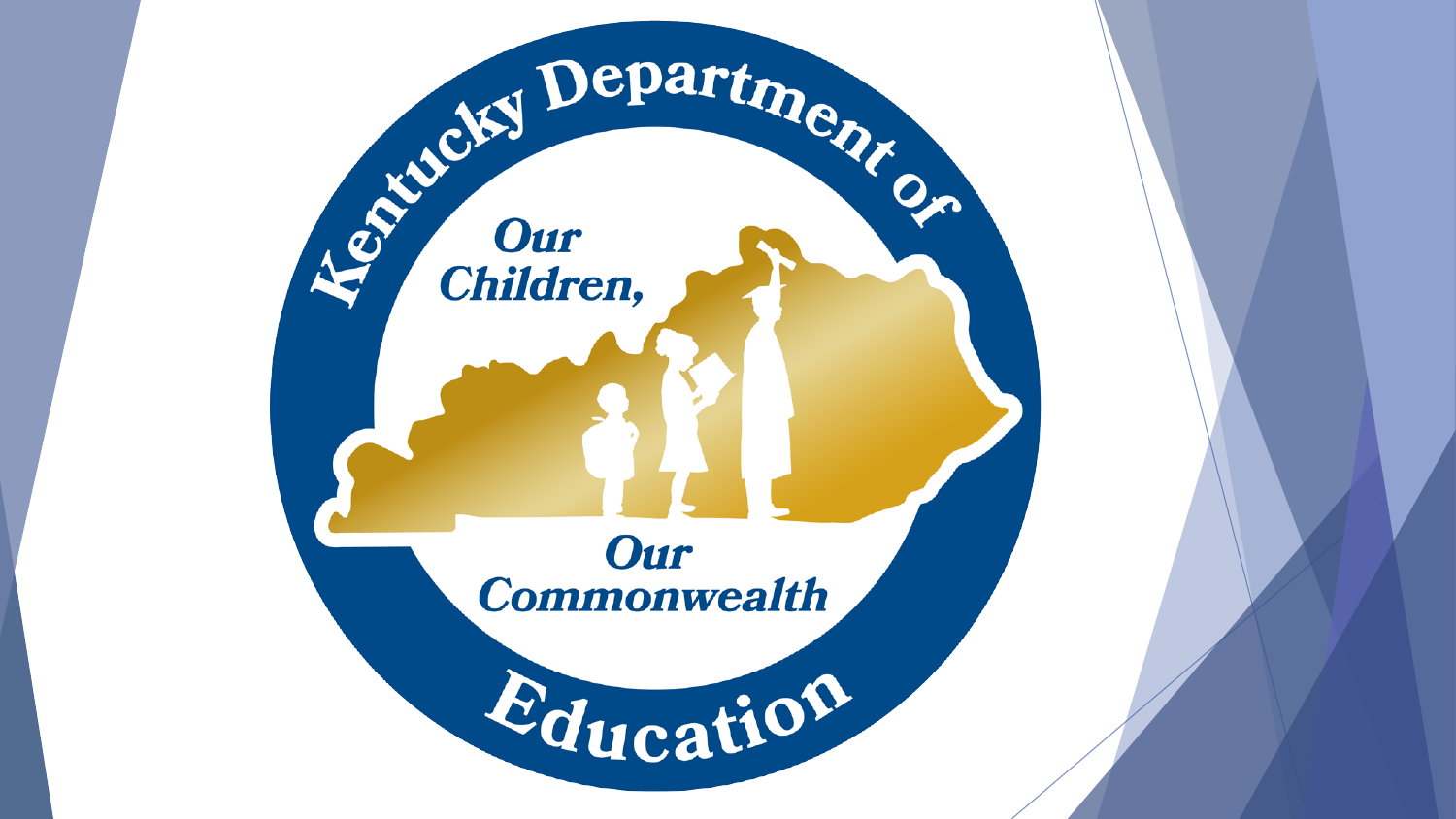# KTS Data Exchange: Technical School Attendance Processing

Tanya Fluke, Systems Consultant IT

Office of Career and Technical Education

Division of Technical Schools and Federal Programs

Departme.

Our **Commonwealth** 

 $E_{\text{ducati}}$ 

Leonicky

**Our**<br>Children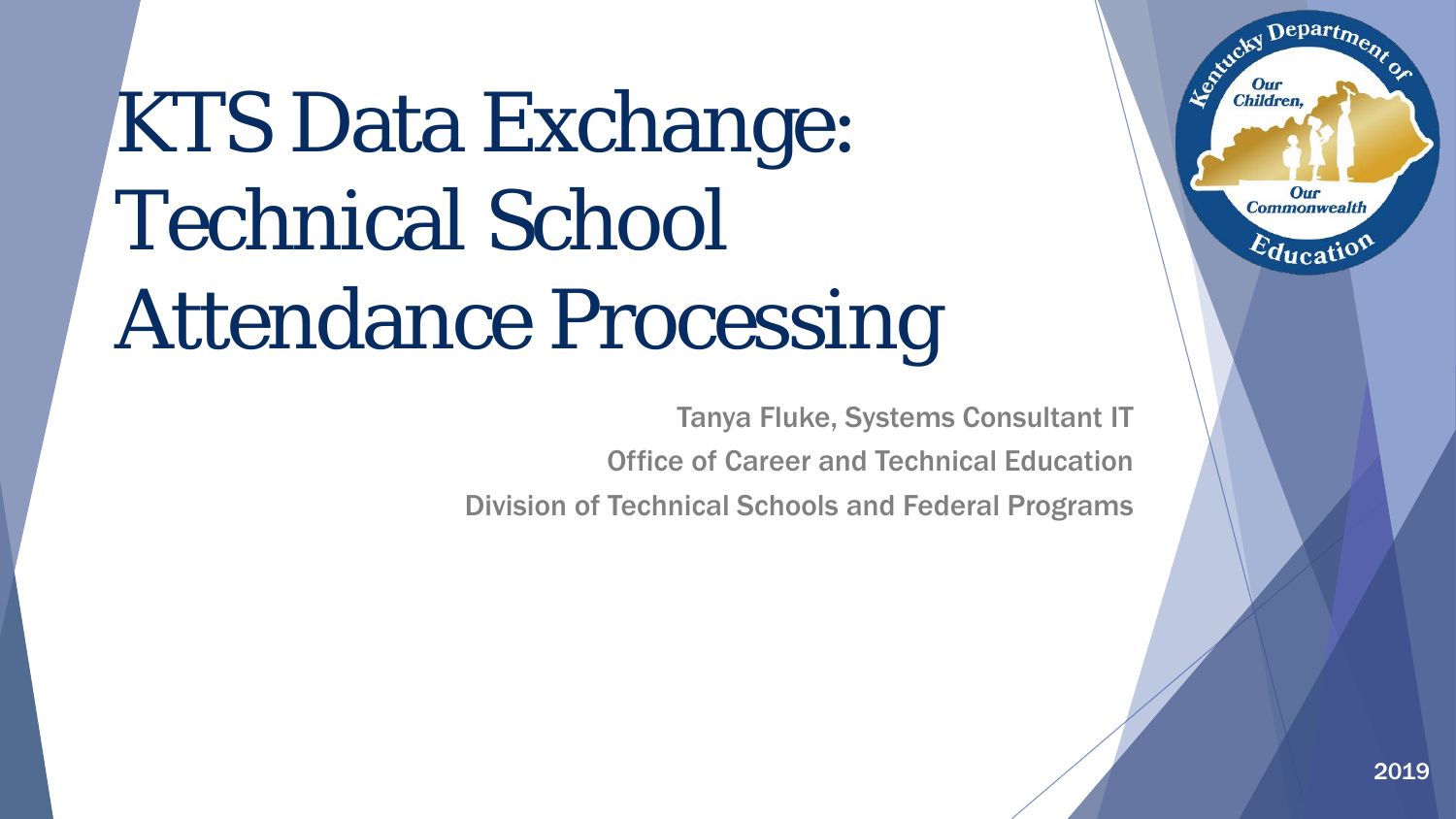# KTS Attendance Essentials

- Technical school teachers *must* post period attendance
- Technical school clerks *must* maintain check in/check out records
- Technical school clerks *must* check the Classroom Monitor to verify teachers have posted attendance
- Technical school clerks *should* reconcile daily attendance
- High school attendance clerks *must* review technical school attendance data & enter correct attendance into their district IC database
- Technical school clerks & high school attendance clerks *should* keep a continuous open line of communication



epartm

Our **Commonwealth** 

 $E_{\text{ducati}}$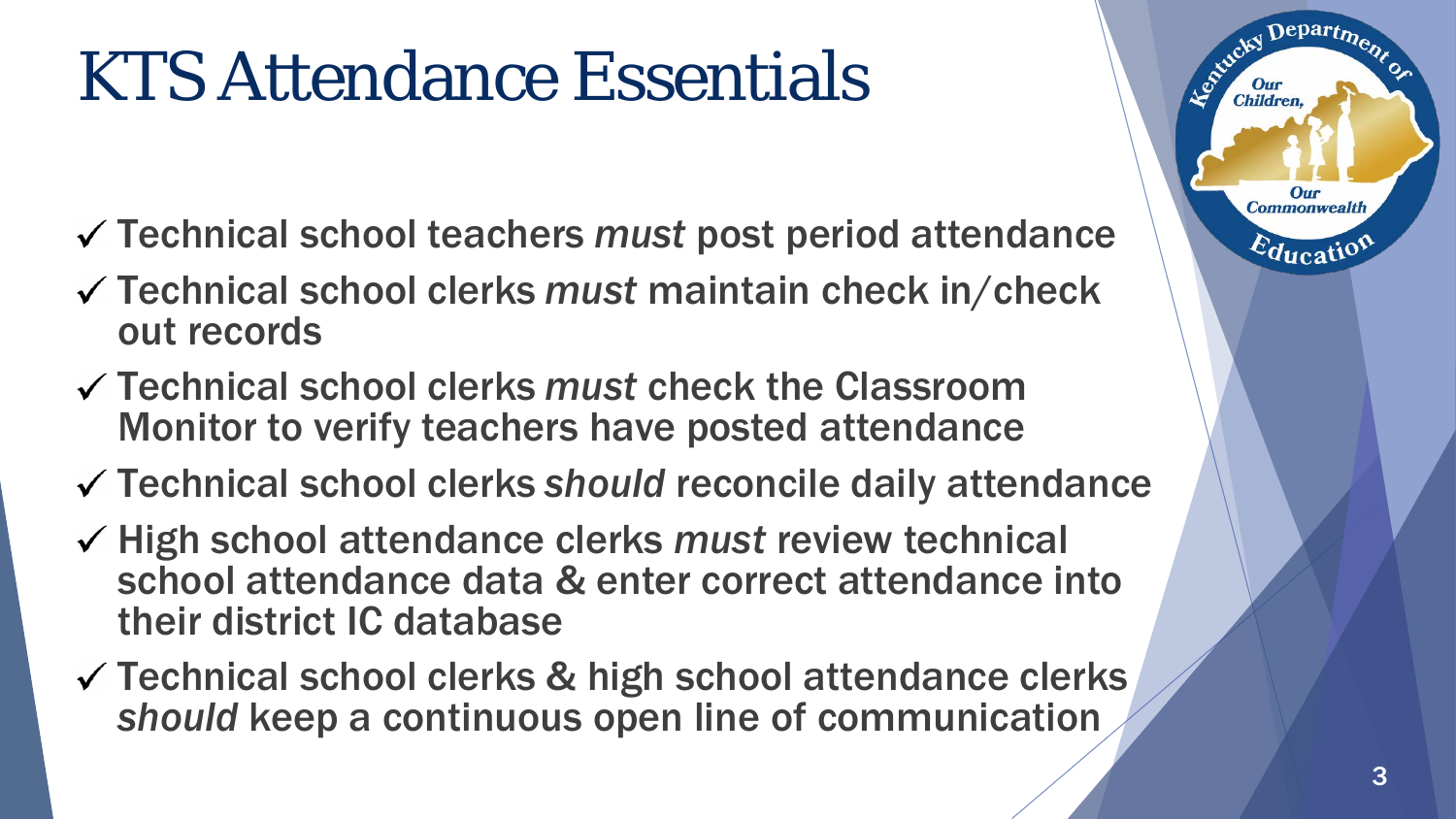## Technical School

Attendance Responsibilities

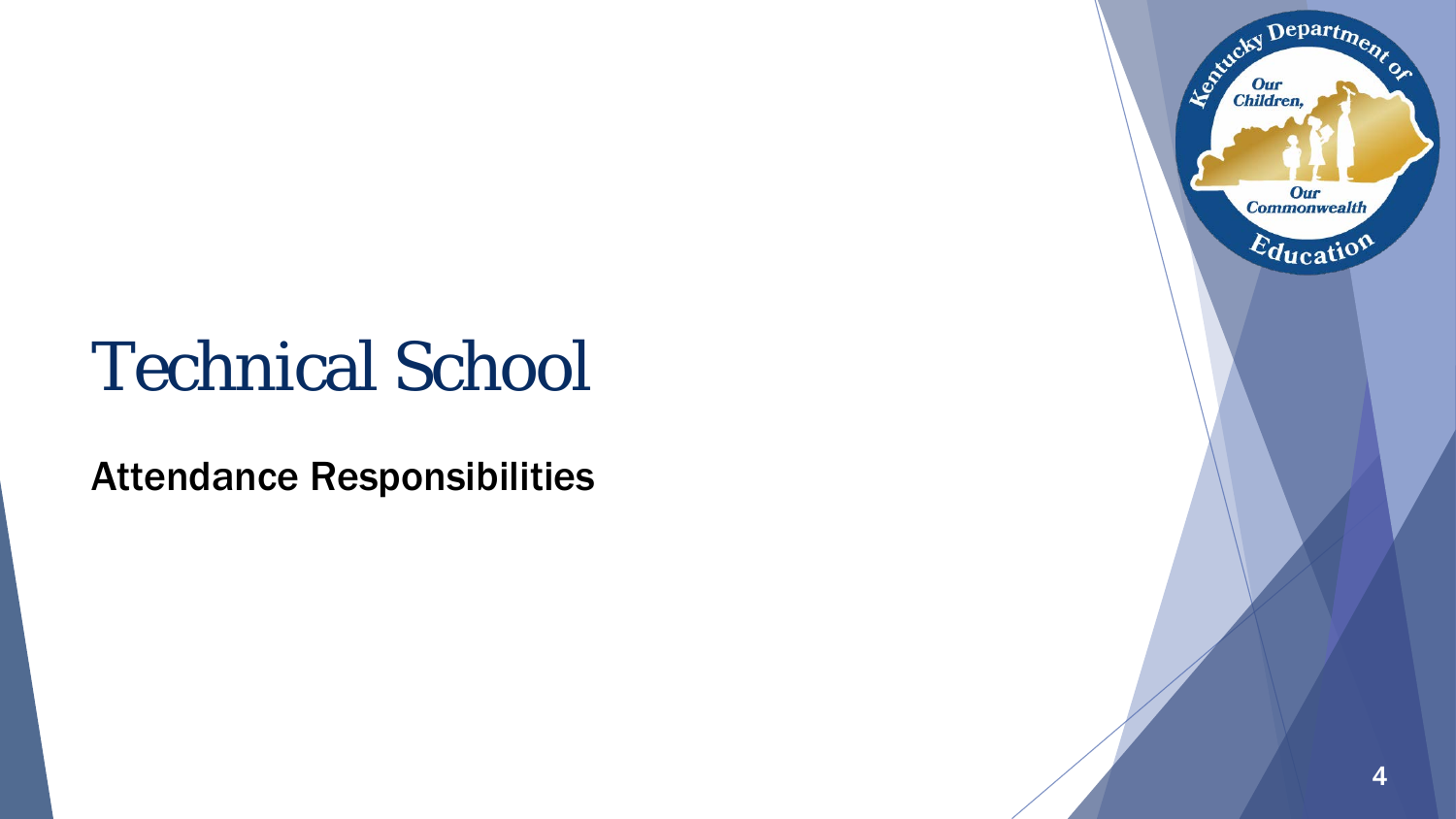## Technical School Teacher Responsibilities

- Technical school teachers *must* post period attendance
	- Comments will populate on attendance reports, including the KTS Attendance report (*KY State Reporting > Edit Reports > KTS Attendance*)

| Infinite <b>Campus</b><br>≡      |                                                                              |
|----------------------------------|------------------------------------------------------------------------------|
| $\Rightarrow$ Instruction $\sim$ | Period 3<br>Period 2<br>Period 1<br><b>Seating Chart</b><br>Save<br>$\sim$   |
| <b>Control Center</b>            | 060170-21 Financial Literacy(CTE Credit)                                     |
| <b>Grade Book</b>                | <b>Excuse Comments</b><br>1<br>$\mathbf{1}$<br>-1<br>Students: $3 \triangle$ |
|                                  | <b>Field Trip</b><br>10 Boop, Betty<br>P<br>$\mathsf{T}$<br>$\mathbf{A}$     |
|                                  |                                                                              |
| Attendance                       | 11 Duck, Daffy<br>т<br>P<br>A                                                |
| Message Center                   | 11 Potter, Harry<br>P<br>$\top$<br>A                                         |

 Technical school teachers *must* report any attendance corrections to the technical school clerk promptly

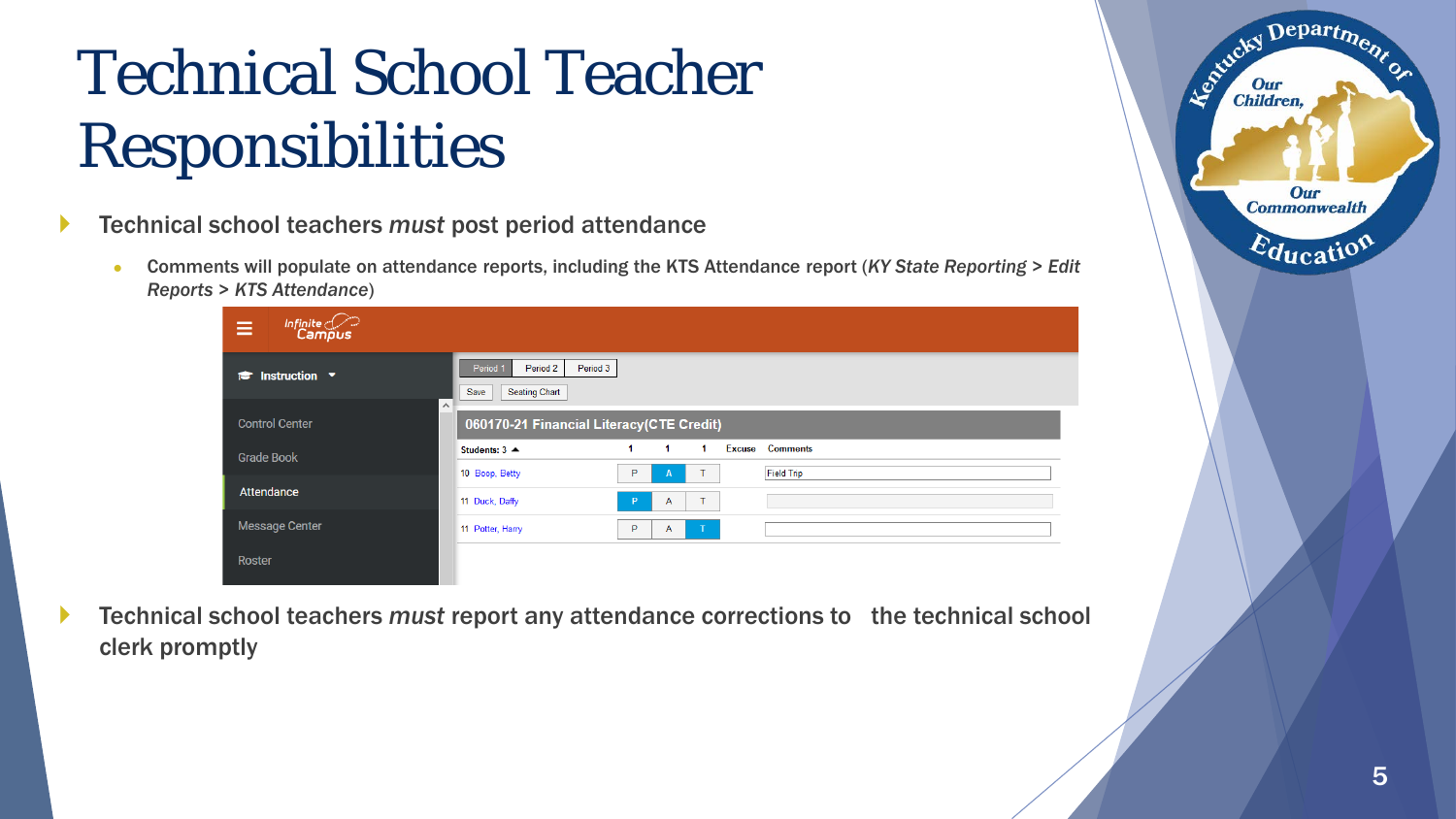## Technical School Clerk Responsibilities

- Technical school clerks *must*
	- Update their IC database with any attendance corrections
	- Maintain check in/check out records, and share those with the high school attendance clerk
	- Check the Classroom Monitor continuously throughout the day to ensure teachers have posted attendance
	- Run and review the KTS Attendance report daily
	- Communicate and work with their high school attendance clerks to ensure the entry of accurate attendance data in the high school IC databases

#### Technical school clerks *should*

- Reconcile attendance in the technical school IC database to:
	- Maintain data integrity
	- $\checkmark$  Ensure KTS Attendance report accuracy
	- $\checkmark$  Assist teachers with makeup work decisions
- **Refer to the [Attendance for Technical School Clerks](http://education.ky.gov/districts/tech/sis/Documents/AttendanceforATCClerks.pdf) documentation, which**
- outlines the various ways to maintain and reconcile attendance in Infinite
- **Campus**

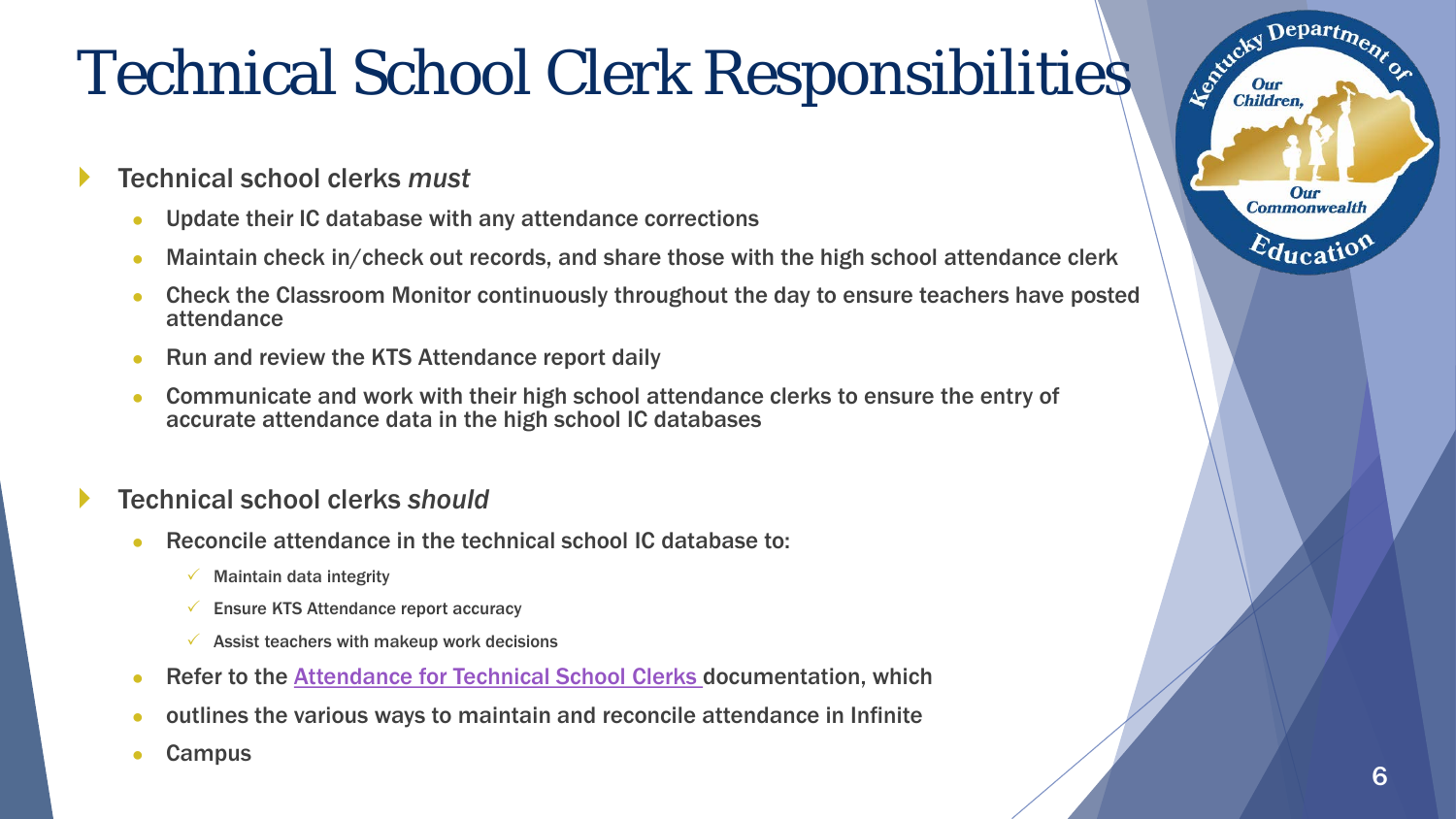## Attendance

- Student Attendance Tab
- Attendance Codes & Excuses
- Daily Attendance Screen
- Sub Attendance Roster
- Classroom monitor
- Attendance Wizard

Departme.

Our **Commonwealth** 

 $E_{\text{ducatio}}$ 

Entreky I

Our<br>Children,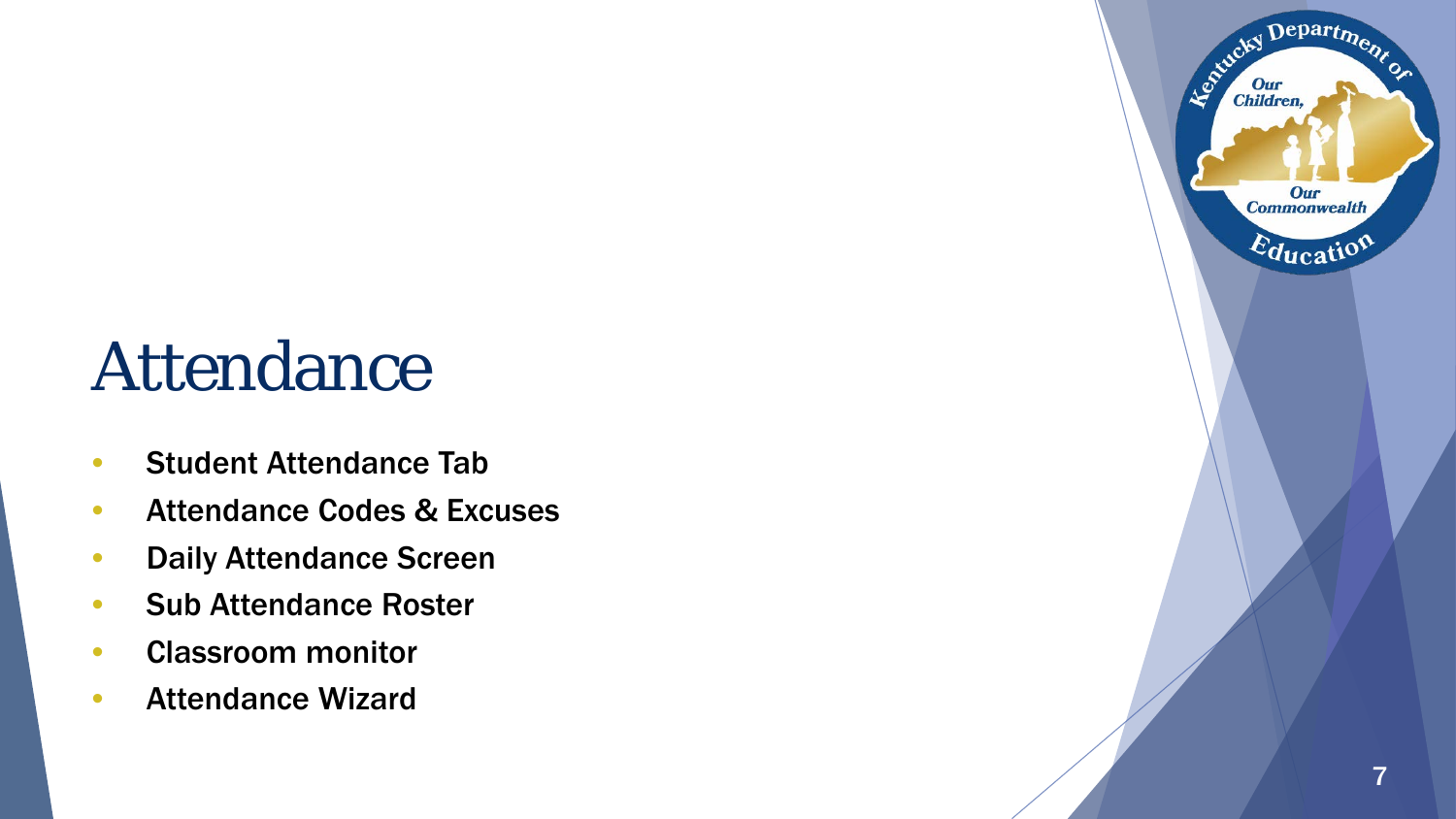## Student Attendance Tab

- The student's attendance tab contains all information pertaining to a student's attendance.
- Search for student and navigate to Student Information > General > Attendance tab.

| Search<br>Index              | Boop, Betty<br>Grade: 10 DOB: 01/01/2000 Gender: F                                          | Period Detail<br>Daily Detail<br>Attendance Profile<br><b>New</b>                                 |                |
|------------------------------|---------------------------------------------------------------------------------------------|---------------------------------------------------------------------------------------------------|----------------|
| Search Campus Tools          | Fees<br>Graduation<br>Standards<br>Transportation<br>Lockers                                |                                                                                                   |                |
| <b>Tanya Fluke</b>           | <b>Early Learning/Prior Settings</b><br><b>ESS</b><br><b>Title 1 Services</b><br>Attendance | <b>Excused</b><br><b>Unexcused</b> Exempt<br><b>Unknown</b>                                       |                |
| ▼ Student Information        | Attendance<br>Schedule<br>Profile<br>Enrollments<br><b>Summary</b>                          | <b>KY Daily Attendance</b><br>Period                                                              |                |
| General                      | Person Summary Report w/ Picture<br>Person Summary Report                                   | <b>Date</b><br><b>Enrollment Present Days Absent Days Tardies Unexcused</b><br>$2 \mid 3$<br>1    | $\blacksquare$ |
| ▶ Counseling                 |                                                                                             | <b>Start Date:</b><br>194.00<br>0.00<br>04/29/2019 Mon<br>$\bf{0}$<br>$\mathbf 0$<br>$\mathsf{A}$ |                |
| Academic Planning            |                                                                                             | 08/01/2018<br>Enrolled Days: 238 Scheduled Days: 99.82                                            |                |
| ▶ Program Participation      | Person Information                                                                          | End Date:                                                                                         |                |
| $\blacktriangleright$ Health | PersonID<br>187742                                                                          | <b>BT FTE</b><br><b>EHO FTE</b>                                                                   |                |
| General                      |                                                                                             | 0.00<br>0.00                                                                                      |                |
| <b>Blank Forms</b>           | <b>Name</b><br>Boop, Betty                                                                  |                                                                                                   |                |
| when the company of the com- |                                                                                             | Chronic Absenteeism Information (Federal)                                                         |                |
|                              |                                                                                             | There is no absenteeism data available for this student in the selected                           |                |

calendar

- The student's Attendance tab contains these options:
	- New: Creates a new attendance event.
	- Period Detail: Generates student attendance report with period detail.
	- Daily Detail: Generates student daily attendance detail report.
	- Attendance Profile: Generates a report of the student's accumulated attendance

for the full year.

Depart<sub>m</sub>

Our **Commonwealth** 

 $\varepsilon_{\text{ducati}}$ 

Agencies I

Our<br>Children,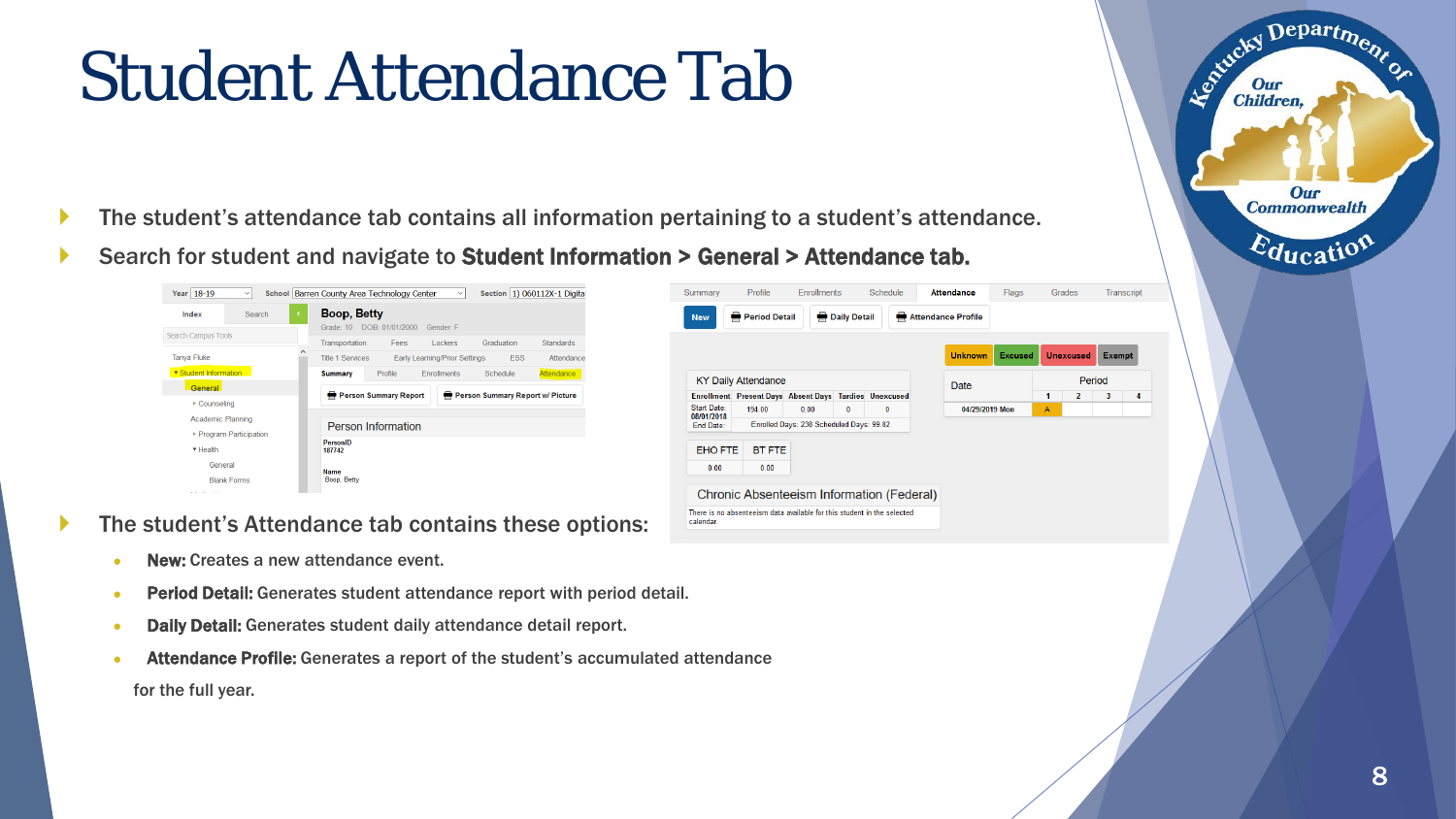#### Attendance Codes & Excuse Notes

 Unknown absences are those recorded by teachers. Teachers can make these entries until attendance is "validated" for the day by the clerk. To "validate" attendance, the clerk changes all first period Unknown absences to Whole Day Unexcused Absences before the end of first period.

| <b>Attendance Excuses Editor</b> |                        |
|----------------------------------|------------------------|
| Code                             | Description            |
| @HS                              | AT HIGH SCHOOL         |
| EX                               | <b>EXCUSED EVENT</b>   |
| SΑ                               | SCHOOL APPROVED        |
| SN                               | SNOW DAY @ HS          |
| тu                               | <b>TARDY UNEXCUSED</b> |
| ТX                               | <b>TARDY EXCUSED</b>   |
| UX                               | <b>UNEXCUSED EVENT</b> |
|                                  |                        |

- Excuse notes can be entered at the ATC and copies may be kept on file, but the original note must be sent to the student's home high school for processing by the high school attendance clerk.
- Processing excused attendance at the ATC will be helpful for the ATC teacher when deciding if makeup work should be accepted.

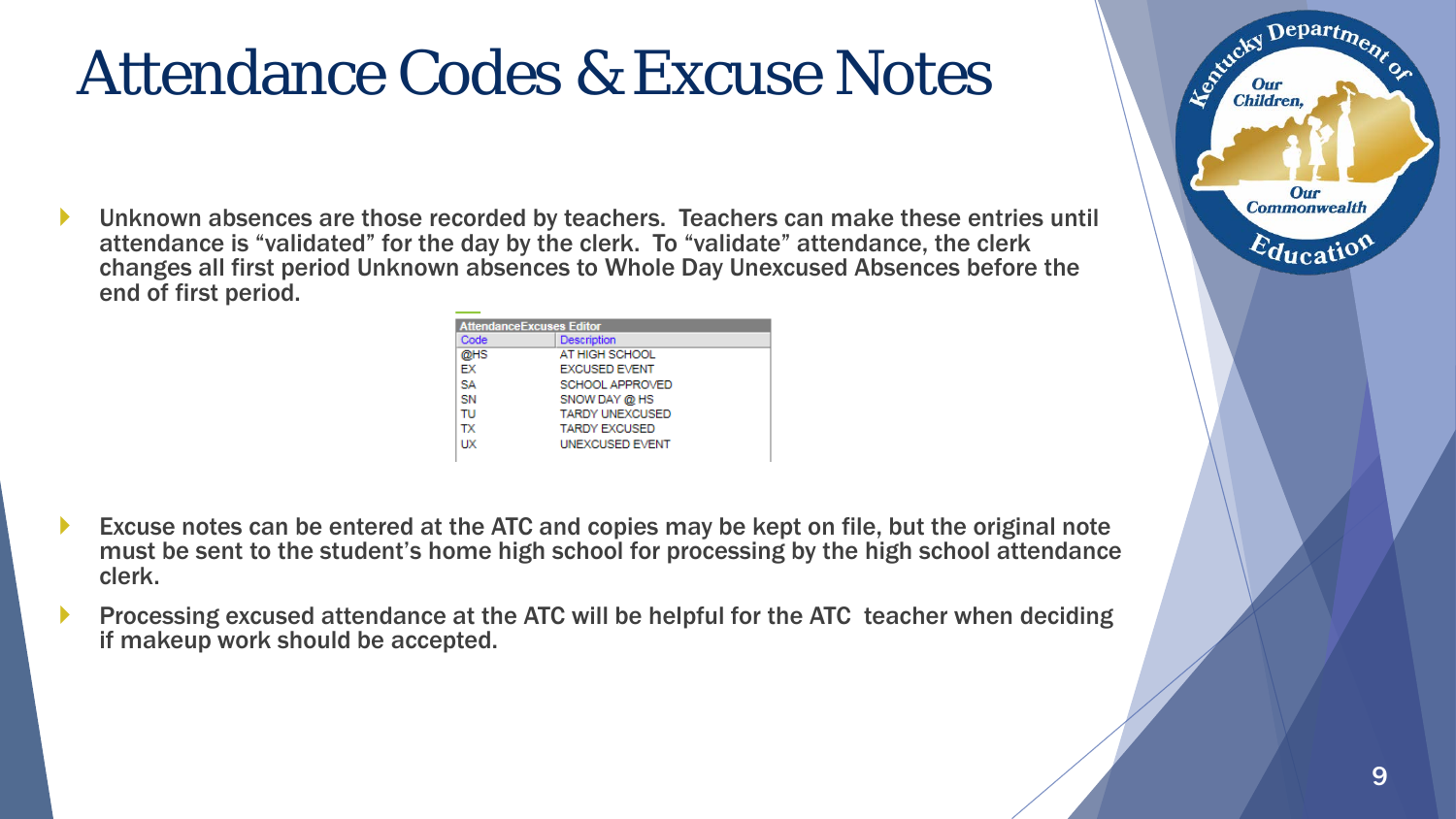# Daily Attendance Screen

#### The Daily Attendance Screen:

- Attendance > Daily Attendance
- Provides one place to view all students marked absent on a particular day.
- The date can be changed to show students marked absent on another day.
- Attendance clerks can edit a student's attendance from this screen.
	- $\checkmark$  Click blue Details link in front each student's name to view the Person Summary Report.
	- $\checkmark$  Click the student's name to view Daily Attendance.
	- $\checkmark$  Click Attendance Code to edit the student's attendance.
	- $\checkmark$  The Summary Report and Caller Report provide information for all students for the entire day.

|                                                                                                                    |                      |       |   |                                                                               |                         |   |   |   | Our<br>Commonwealth<br>Education |
|--------------------------------------------------------------------------------------------------------------------|----------------------|-------|---|-------------------------------------------------------------------------------|-------------------------|---|---|---|----------------------------------|
| <b>Daily Attendance</b>                                                                                            |                      |       |   |                                                                               |                         |   |   |   |                                  |
| <b>Summary Report</b><br>ō                                                                                         | <b>Caller Report</b> |       |   |                                                                               |                         |   |   |   |                                  |
| <b>Daily Attendance</b>                                                                                            |                      |       |   |                                                                               |                         |   |   |   |                                  |
| Date: 05/11/2015<br><b>Unknown Excused Unexcused Exempt</b><br>Day: Monday - Period Schedule: CCATC Daily Schedule |                      |       |   | Note: For additional section detail hover over<br>a period in the grid below. |                         |   |   |   |                                  |
| Ad Hoc Filter                                                                                                      |                      |       | ◡ |                                                                               |                         |   |   |   |                                  |
| <b>Student</b>                                                                                                     | <b>Number</b>        | Grade |   | $\overline{2}$<br>$\overline{\mathbf{3}}$                                     | $\overline{\mathbf{4}}$ | 5 | 6 | 8 |                                  |
| Details L                                                                                                          | ٠.                   | 10    |   |                                                                               | A                       |   |   |   |                                  |
| <b>Details</b>                                                                                                     |                      | 11    | A | A                                                                             |                         |   |   |   |                                  |
| Details (                                                                                                          | $\ddot{\phantom{1}}$ | 12    |   |                                                                               | A                       |   |   |   |                                  |
| <b>Details</b>                                                                                                     |                      | 11    |   | A                                                                             |                         |   |   |   |                                  |
| <b>Details</b>                                                                                                     |                      | 12    |   |                                                                               | A                       |   |   |   |                                  |
| <b>Details</b><br>- se                                                                                             |                      | 12    |   |                                                                               | А                       |   |   |   |                                  |
| <b>Details</b>                                                                                                     |                      | 12    | A | А                                                                             |                         |   |   |   |                                  |
| <b>Details</b><br>رنامعا ومات                                                                                      |                      | 11    | A | A                                                                             |                         |   |   |   |                                  |
| <b>Details</b><br><b>Constitution</b>                                                                              |                      | 12    |   |                                                                               | A                       |   |   |   |                                  |
| <b>Details</b>                                                                                                     |                      | 11    | A | A                                                                             |                         |   |   |   |                                  |
| Details <sup>'</sup>                                                                                               | ۰.                   | 12    | A | A                                                                             |                         |   |   |   |                                  |
| Details.                                                                                                           | $\overline{a}$       | 11    | A | А                                                                             |                         |   |   |   |                                  |
| <b>Details</b><br>a salaway                                                                                        | ×                    | 12    |   |                                                                               | A                       |   |   |   |                                  |
| <b>Details</b><br>-----                                                                                            |                      | 9     |   |                                                                               | A                       |   |   |   |                                  |
| Details <sup>~</sup>                                                                                               |                      | 12    |   |                                                                               | A                       |   |   |   |                                  |
| Details _                                                                                                          |                      | 11    |   |                                                                               | A                       |   |   |   |                                  |
| Details _                                                                                                          |                      | 11    | A | A                                                                             |                         |   |   |   |                                  |
| Details \                                                                                                          |                      | 11    | A | A                                                                             |                         |   |   |   |                                  |
| Details"                                                                                                           |                      | 9     |   |                                                                               | A                       |   |   |   |                                  |
| <b>Details</b>                                                                                                     |                      | 10    |   |                                                                               | А                       |   |   |   |                                  |

Departme.

Agentucky I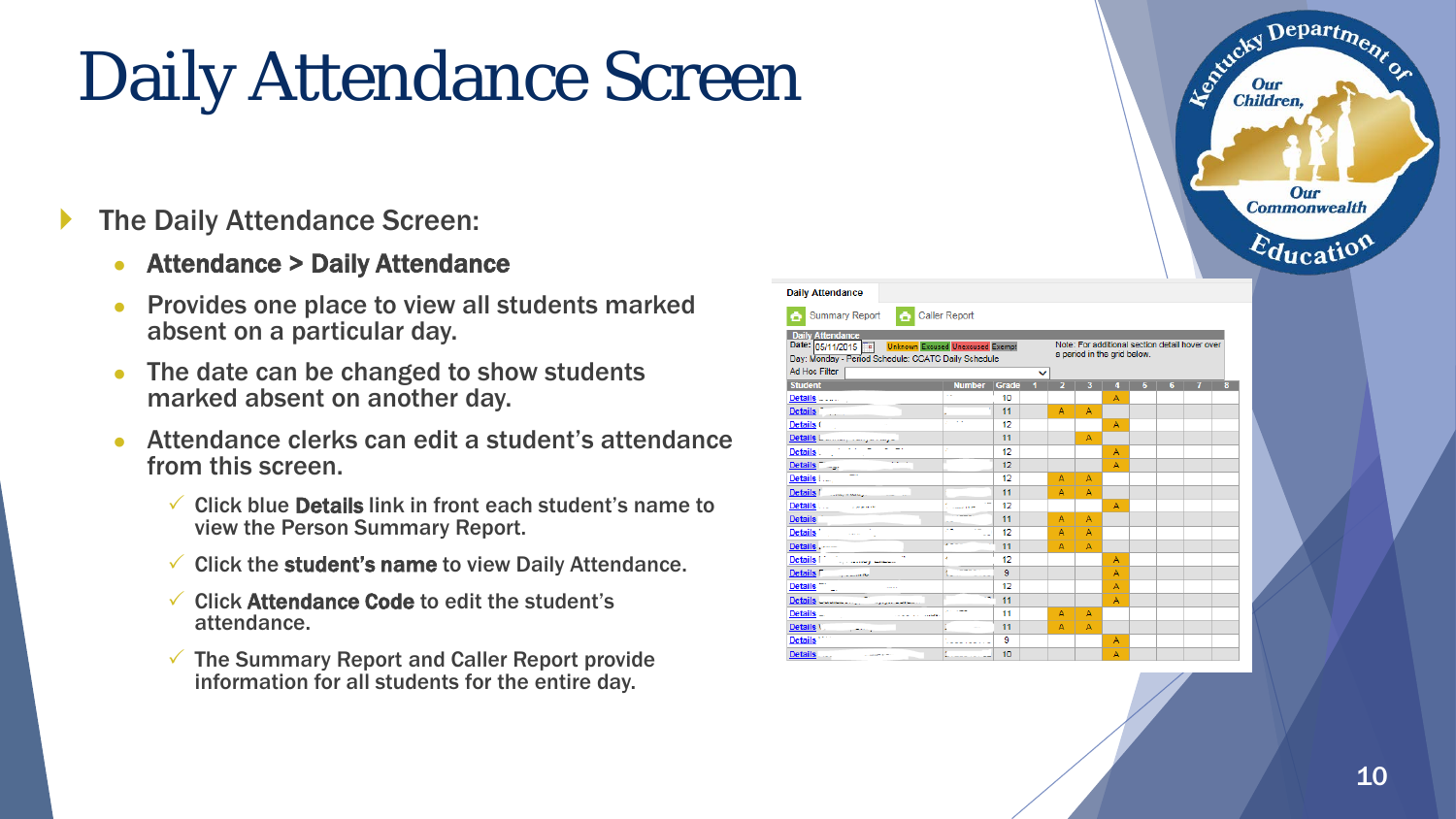# Sub Attendance Roster

- **Clerks can print sub rosters if a teacher is** absent. To print sub roster(s) navigate to Index > Attendance > Reports > Sub Attendance Roster.
	- 1. Select the Period to print.
	- 2. Leave Effective Date set to the current date.
	- 3. Select the Teacher. (Ctrl key to select multiple teachers)
	- 4. Click Generate Report.

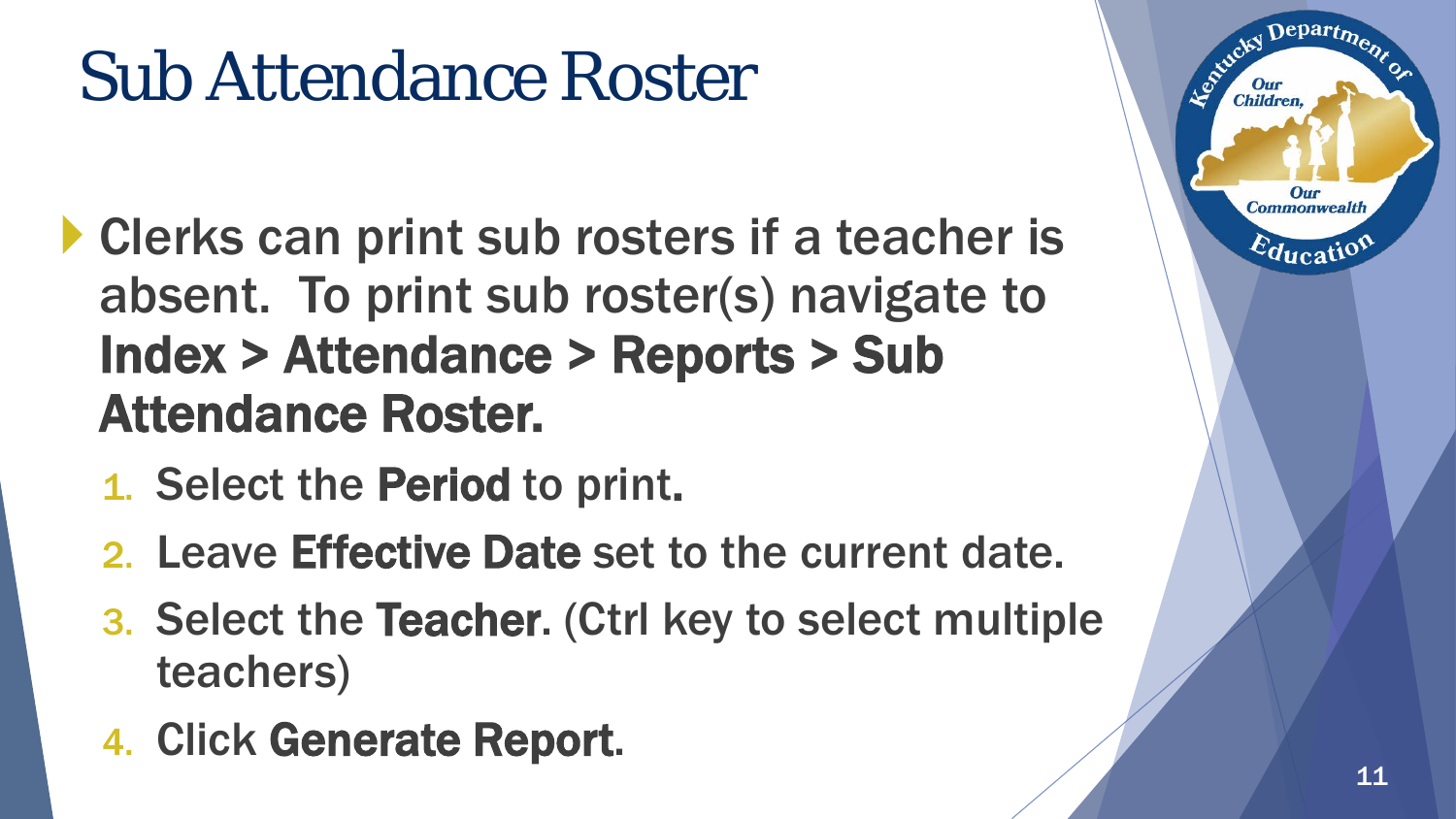## Classroom Monitor

- Navigate to Index > Attendance > Classroom Monitor
- The Classroom Monitor is used to verify teachers are taking attendance every period. Classes displayed in green show attendance was recorded; classes in pink show attendance was not recorded. All teachers, even those with 100% perfect attendance, should click Save for every class they teach.
- ▶ Clerks may use the Sub Attendance Roster to enter attendance through the Classroom Monitor for the teacher of record.

| <b>Classroom Monitor</b> |                                          |                               |   |                                                                   |                                                                                                       |                                                                     |                                                          |                                                                                                 |                                                                                                                       |  |
|--------------------------|------------------------------------------|-------------------------------|---|-------------------------------------------------------------------|-------------------------------------------------------------------------------------------------------|---------------------------------------------------------------------|----------------------------------------------------------|-------------------------------------------------------------------------------------------------|-----------------------------------------------------------------------------------------------------------------------|--|
|                          | This tool monitors classroom attendance. |                               |   |                                                                   |                                                                                                       |                                                                     |                                                          |                                                                                                 |                                                                                                                       |  |
| Date: 05/11/2015         | Ö<br><b>Refresh</b><br>mа                | Incomplete Teacher Attendance |   |                                                                   | <b>Primary Teachers Only</b>                                                                          | Last Refreshed: 11:45:08 AM                                         |                                                          |                                                                                                 |                                                                                                                       |  |
| <b>Teacher</b>           | <b>Dept</b>                              | Contact                       | 1 | $\overline{2}$                                                    | 3                                                                                                     | 4                                                                   | 5                                                        | 6                                                                                               |                                                                                                                       |  |
|                          | <b>Health Science</b>                    | 四谷                            |   |                                                                   | 170141-2 (16/17) 170168-1 (18/19)                                                                     |                                                                     | $170181 - 2(-12)$<br>$170501 - 1(-15)$<br>170601-1 (-/4) | $170501 - 1$ (- $/5$ )<br>170601-1 (--/4)                                                       | $170141 - 4(-11)$<br>$170591 - 1$ (--12)<br>$170601 - 1$ (--/4)                                                       |  |
|                          | Industrial Maintenance Technology        |                               |   | 470325-1 (-- /16)                                                 | 470301-1 (--/16) 470317-4 (--/6)<br>470302-1 (--/16) 470334-2 (--/2)                                  |                                                                     | 470306-1 (--/1)<br>470348-1 (-/16)                       | 470306-1 (-/1                                                                                   | $470306 - 1(-11)$<br>470334-1 (--/11)                                                                                 |  |
|                          | Welding                                  | $\mathbf{z}$                  |   |                                                                   | 480506-1 (17/17) 480506-1 (17/17) 480532-1 (12/12) 480525-1 (--/18) 480529-1 (--/18) 480502-1 (--/9)  |                                                                     |                                                          |                                                                                                 |                                                                                                                       |  |
|                          | <b>Health Science</b>                    | X                             |   |                                                                   | 170631-1 (14/18) 170141-1 (13/17) 170631-2 (7/11)                                                     |                                                                     |                                                          | 170169-1 (--/11) 170169-1 (--/11) 170601-1 (--/4)<br>170601-1 (-4) 170601-1 (-4) 170640-1 (-40) |                                                                                                                       |  |
|                          | Administrative Support                   | ×                             |   | 060107-4 (1/1)<br>060107-4 (1/1) 060511-1 (1/1)<br>060751-1 (3/4) | 060107-4 (1/1)<br>060751-1 (3/4)<br>060751-2 (1/1)<br>070743-2 (2/2)                                  | 060112-3 (21/23) 060107-5 (-/1)<br>060155-4 (1/1)<br>070743-5 (1/1) | $060155 - 2(-18)$                                        | 060107-3 (-- /3)<br>$060107 - 5(-11)$<br>$060107 - 6 (-13)$<br>$060155 - 2$ (--/8)              | $060107 - 3(-13)$<br>$060107 - 5(-11)$<br>060107-6 (--/3)<br>060112-4 (-- / 24)<br>$060761 - 1(-1)$<br>$070743-3(-1)$ |  |
|                          | <b>Health Science</b>                    | $\tilde{\phantom{a}}$         |   | $170631 - 3(-7)$                                                  | $170631 - 3(-7)$                                                                                      | 170601-3 (-/3)<br>170640-3 (-/5)                                    | $170601 - 3(-13)$ $170601 - 3(-13)$                      | 170199-3 (--/10) 170142-3 (--/13)                                                               |                                                                                                                       |  |
|                          | Automotive Technology                    | X                             |   |                                                                   | 470513-1 (16/17) 470514-1 (16/17) 470510-4 (13/16) 470521-1 (--/12) 470522-1 (--/12) 470522-1 (--/12) |                                                                     |                                                          |                                                                                                 |                                                                                                                       |  |
|                          | Construction Carpentry                   | X                             |   |                                                                   | 460224-1 (21/21) 460217-1 (21/21)                                                                     |                                                                     | 460301-1 (--/15) 460242-1 (--/2)                         | 460242-1 (-12) 460228-1 (-115) 460242-1 (-12)                                                   |                                                                                                                       |  |
|                          | <b>Business Management</b>               | X                             |   | 060112-6 (1/1)<br>060411-2 (2/2) 060411-1 (21/22) 060122-5 (1/1)  | $060112 - 6(1/1)$<br>060411-2 (2/2) 060411-1 (20/22)                                                  | 060112-5 (25/27) 060122-1 (-- /10)                                  |                                                          | $060107 - 3(-13) 060107 - 3(-13)$<br>060122-1 (--/10) 060112-2 (--/26)                          |                                                                                                                       |  |

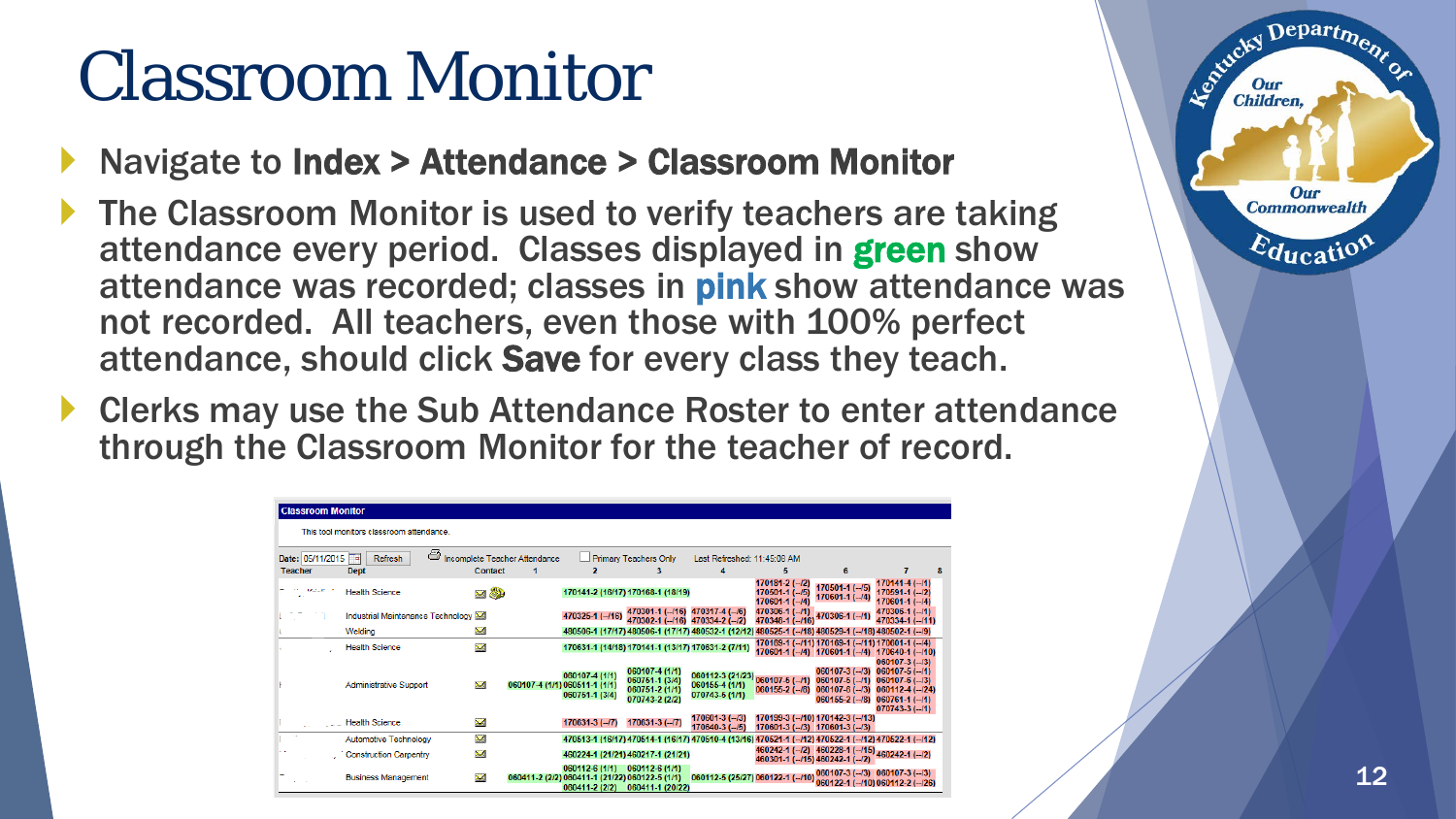# Attendance Wizard

- ▶ Attendance > Attendance Wizard
- Attendance Wizard is used to:
	- Mark all 1<sup>st</sup> period Unknown attendance as Unexcused absences.
		- $\checkmark$  This will capture any accidental teacher marked  $1<sup>st</sup>$  period tardies.
	- Process attendance for multiple students such as late bus and field trip.
	- Process attendance that is based on a date range.

Pro: Quickest way to validate attendance.

Con: Easy to overwrite existing attendance (\*be careful\*)



epart<sub>m</sub>

**Commonwealth** 

 $E_{\text{ducati}}$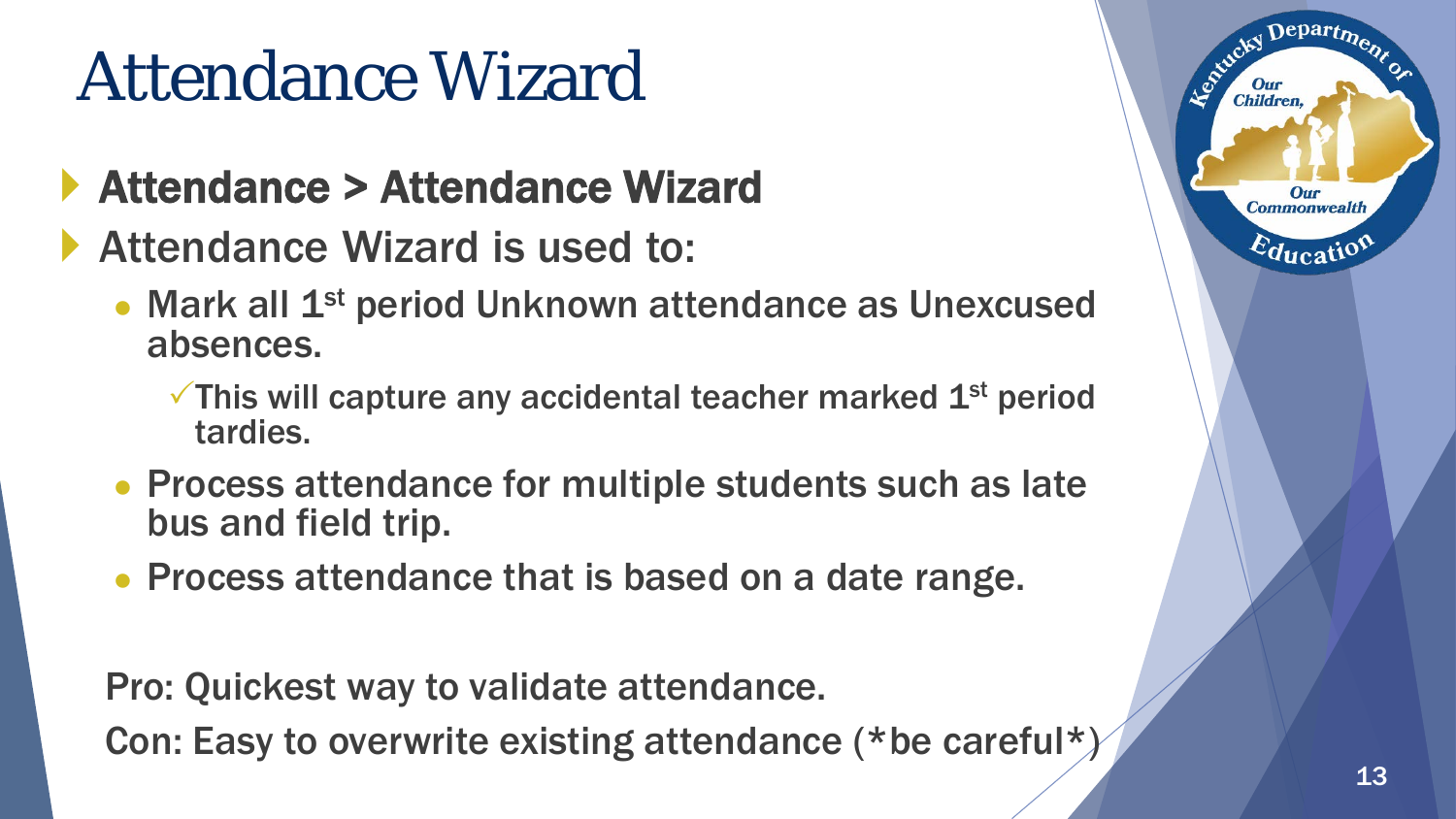# Attendance Wizard Layout



| Attendance Date* 05/11/2015  |                                                                                                                                                                       | <b>Search Result</b>                                             |
|------------------------------|-----------------------------------------------------------------------------------------------------------------------------------------------------------------------|------------------------------------------------------------------|
| 1. Student Information       | This section allows the user to search for group of students<br>or an individual to enter or edit attendance records.                                                 | <b>● Batch &amp; Edit Batch (2 lists)</b><br>Total Student(s): 0 |
| <b>Last Name</b>             |                                                                                                                                                                       |                                                                  |
| <b>First Name</b>            |                                                                                                                                                                       |                                                                  |
| Grade                        |                                                                                                                                                                       |                                                                  |
| <b>SSN/PIN</b>               |                                                                                                                                                                       |                                                                  |
| Student#                     |                                                                                                                                                                       |                                                                  |
| Ad Hoc Filter                | v                                                                                                                                                                     |                                                                  |
|                              | 2. Attendance Information This section allows the user to search for group of students<br>or an individual based on known or unknown records for the identified date. |                                                                  |
| Mode                         | Check in/out Time $\heartsuit$ Periods                                                                                                                                |                                                                  |
| <b>Time</b>                  |                                                                                                                                                                       |                                                                  |
| Attendance Record            | No<br><b>Yes</b>                                                                                                                                                      |                                                                  |
| Status/Excuse                | $\check{ }$                                                                                                                                                           |                                                                  |
| Attendance Code              |                                                                                                                                                                       | CTRL-click or SHIFT-click to select multiple                     |
|                              | $\sqrt{}$ Keep the selected students<br>Search $\gg$                                                                                                                  | Double click a student to view/edit detail data                  |
|                              |                                                                                                                                                                       | <b>Remove Selected</b><br>Select All                             |
|                              |                                                                                                                                                                       | Remove Unselected<br>Reset                                       |
|                              | 3. Input Attendance Information and Click Save 11:56:52 AM                                                                                                            |                                                                  |
|                              | This section allows the user to input attendance information for selected students in batch or for an individual student.                                             |                                                                  |
|                              |                                                                                                                                                                       |                                                                  |
|                              | Saving Mode © Check In/Out © Batch Check In/Out (Multiple Days)<br><b>Whole Dav</b>                                                                                   |                                                                  |
| <b>Check Out</b><br>Check In | Attendance Code*                                                                                                                                                      |                                                                  |
|                              |                                                                                                                                                                       |                                                                  |
| <b>Show Period Schedule</b>  |                                                                                                                                                                       |                                                                  |
|                              | Click Check Out or Check In to set it as current time. Type 1100 for 11:00 AM.                                                                                        |                                                                  |
| <b>Comments</b>              |                                                                                                                                                                       |                                                                  |
| <b>Records Option</b>        | ● Do NOT overwrite existing records                                                                                                                                   |                                                                  |
|                              | Overwrite existing records                                                                                                                                            |                                                                  |
|                              | Fill Down (Available when either check in only or check out only)                                                                                                     |                                                                  |
|                              |                                                                                                                                                                       |                                                                  |
|                              | Save                                                                                                                                                                  |                                                                  |

Le Children, J. J. Children, Our **Commonwealth**  $E_{\text{ducatio}}$ 14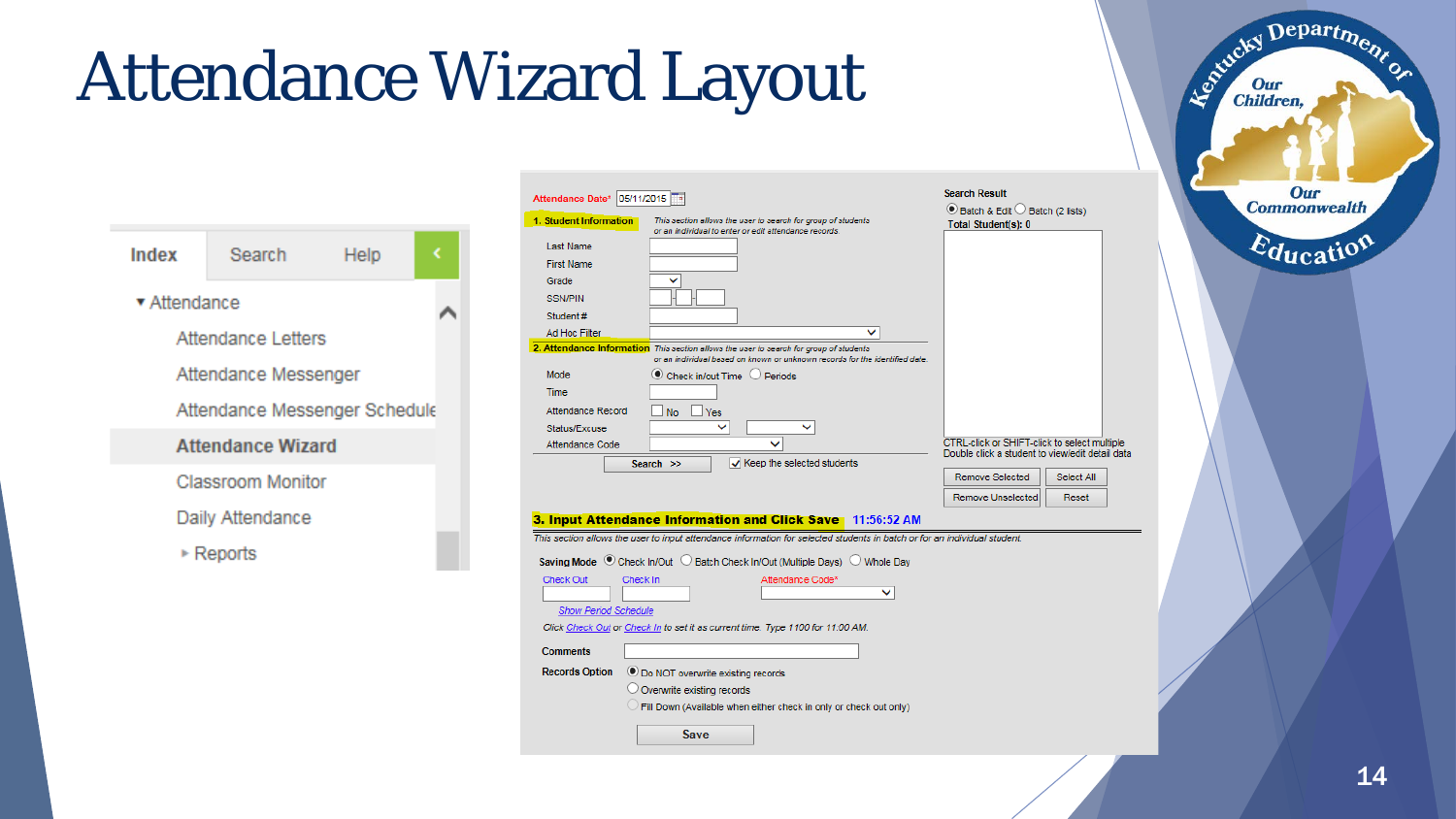# Attendance Wizard Layout cont.

#### The Attendance Wizard has 3 sections:

- 1. Student Information
	- This allows a user to search for students in order to process attendance. The user enters Last Name, First Name, Grade, SSN, or Student Number; or uses an Ad Hoc Filter previously created.
	- Enter student criteria and click Search to see all students matching the criteria, (OR)
	- Select an Ad Hoc Filter and click Search.
	- The user can search for all or part of a student's name.
	- A combination of fields can be used. (i.e. Last Name and Grade)

 $\epsilon$  Depart<sub>m</sub>

Our **Commonwealth** 

 $E_{\text{ducati}}$ 

Leo<sup>xid</sup>cky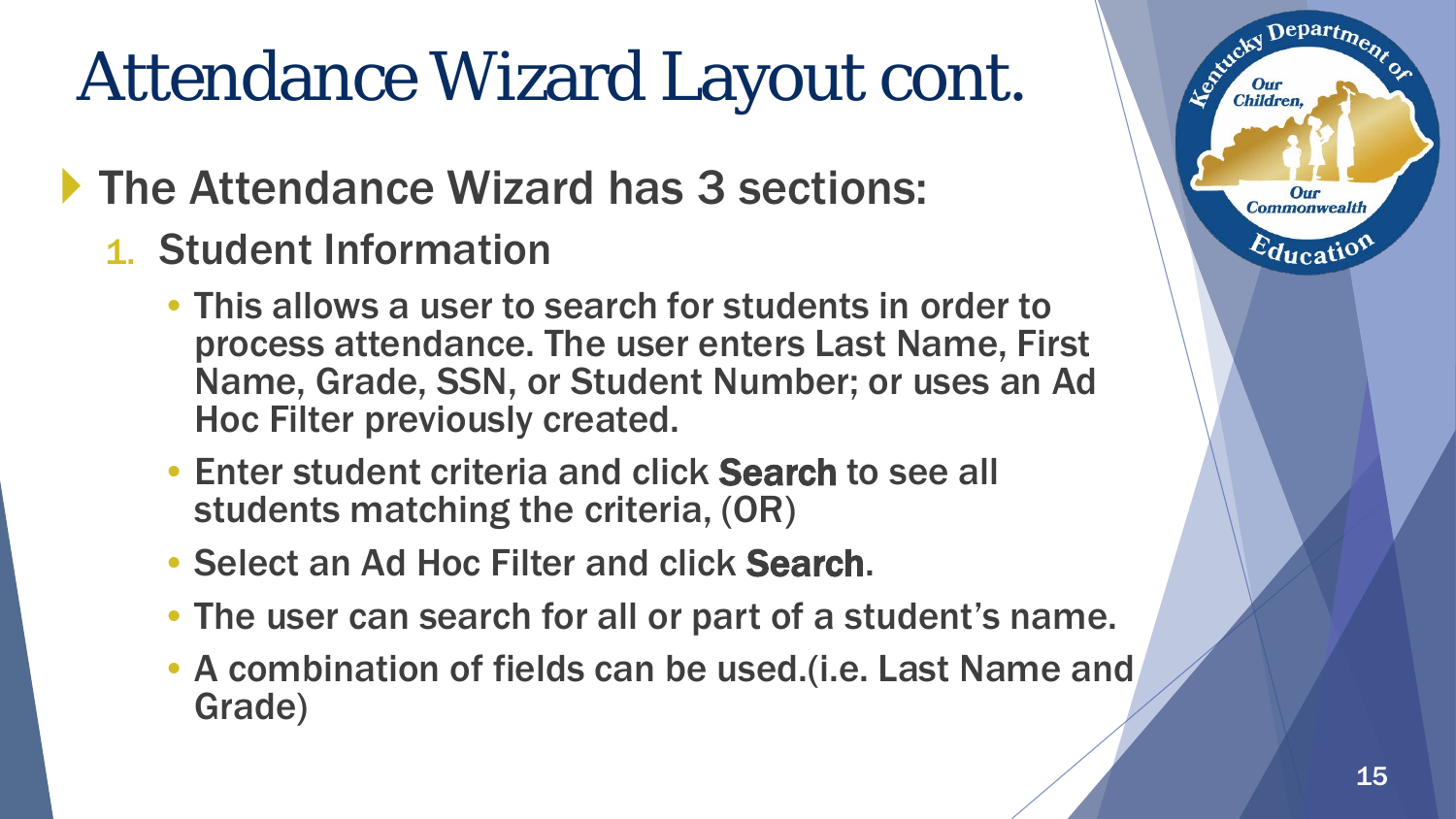# Attendance Wizard Layout cont..

- 2. Attendance Information
	- $\checkmark$  In this section, search for the students attendance must be processed for, based on existing attendance records.
	- $\checkmark$  The most common use of this is turning all 1<sup>st</sup> period Unknown attendance into Unexcused Absences.
	- $\checkmark$  After searching for students, using either Student Information or Attendance Information, all students matching the criteria display in the Search Results section to the right.

epartm

Our **Commonwealth** 

 $E_{\text{ducati}}$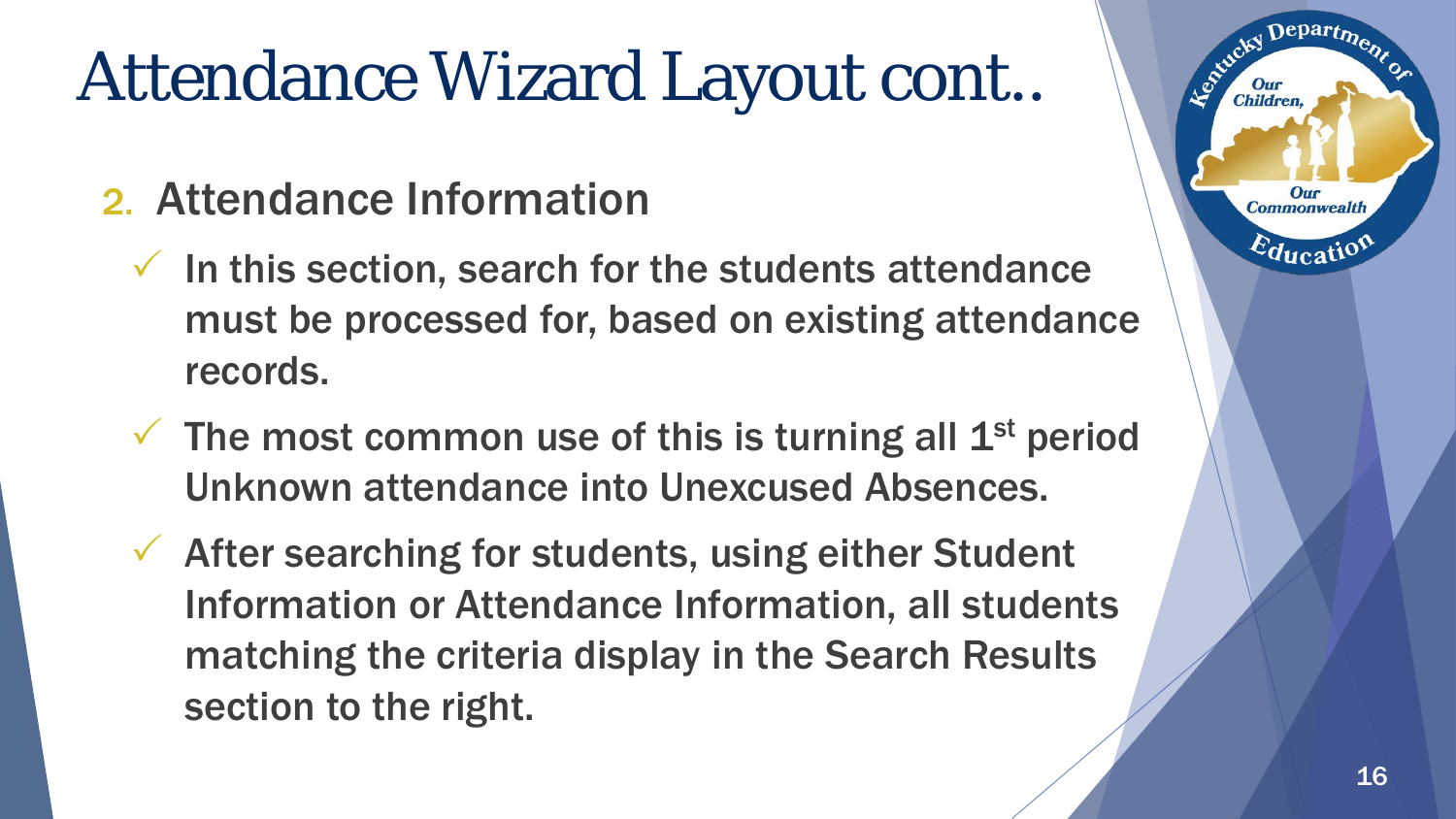# Attendance Wizard Layout cont…

#### **Input Attendance Information and Click** Save.



|                                          | 3. Input Attendance Information and Click Save 12:08:58 PM                                                                                                                                                                                                                                                                                                                                                        |                                                     | 3. Input Attendance Information                                                                                                                          |
|------------------------------------------|-------------------------------------------------------------------------------------------------------------------------------------------------------------------------------------------------------------------------------------------------------------------------------------------------------------------------------------------------------------------------------------------------------------------|-----------------------------------------------------|----------------------------------------------------------------------------------------------------------------------------------------------------------|
| Start Date<br>05/11/2015                 | This section allows the user to input attendance information for selected students in batch or for an individual student.<br>Saving Mode C Check In/Out C Batch Check In/Out (Multiple Days) @ Whole Day<br><b>End Date</b><br>Attendance Code*<br>UX: UNEXCUSED EVENT V<br>05/11/2015<br>Status: A Excuse: U State Code: U<br>● Add Attendance ◯ Delete Attendance<br>Create attendance records for all periods. | Check Out<br>9:30 AM<br><b>Show Period Schedule</b> | This section allows the user to input attendance<br>Saving Mode © Check In/Out ◯ Batch Ch<br>Check In<br>Click Check Out or Check In to set it as currer |
| <b>Comments</b><br><b>Records Option</b> | <b>◯ Do NOT overwrite existing records</b><br>$\cup$ Overwrite existing records<br>$\cup$ Fill Down/Up (Available when either check in only or check out only)<br><b>Save</b>                                                                                                                                                                                                                                     | <b>Comments</b><br><b>Records Option</b>            | <b>Sick</b><br><b>●</b> Do NOT overwrite exis<br>$\circlearrowright$ Overwrite existing reco<br>$\cup$ Set absence for all per<br><b>Save</b>            |

|                                                     | <b>3. Input Attendance Information and Click Save</b> 12:09:57 PM                                                         |
|-----------------------------------------------------|---------------------------------------------------------------------------------------------------------------------------|
|                                                     | This section allows the user to input attendance information for selected students in batch or for an individual student. |
|                                                     |                                                                                                                           |
| Check Out<br>9:30 AM<br><b>Show Period Schedule</b> | Attendance Code*<br>Check In<br>UX: UNEXCUSED EVENT V<br>Status: A Excuse: U State Code: U                                |
|                                                     | Click Check Out or Check In to set it as current time. Type 1100 for 11:00 AM.                                            |
| <b>Comments</b>                                     | <b>Sick</b>                                                                                                               |
| <b>Records Option</b>                               | <b>● Do NOT overwrite existing records</b>                                                                                |
|                                                     | Overwrite existing records                                                                                                |
|                                                     | Set absence for all periods after 9:30 AM                                                                                 |
|                                                     | Save                                                                                                                      |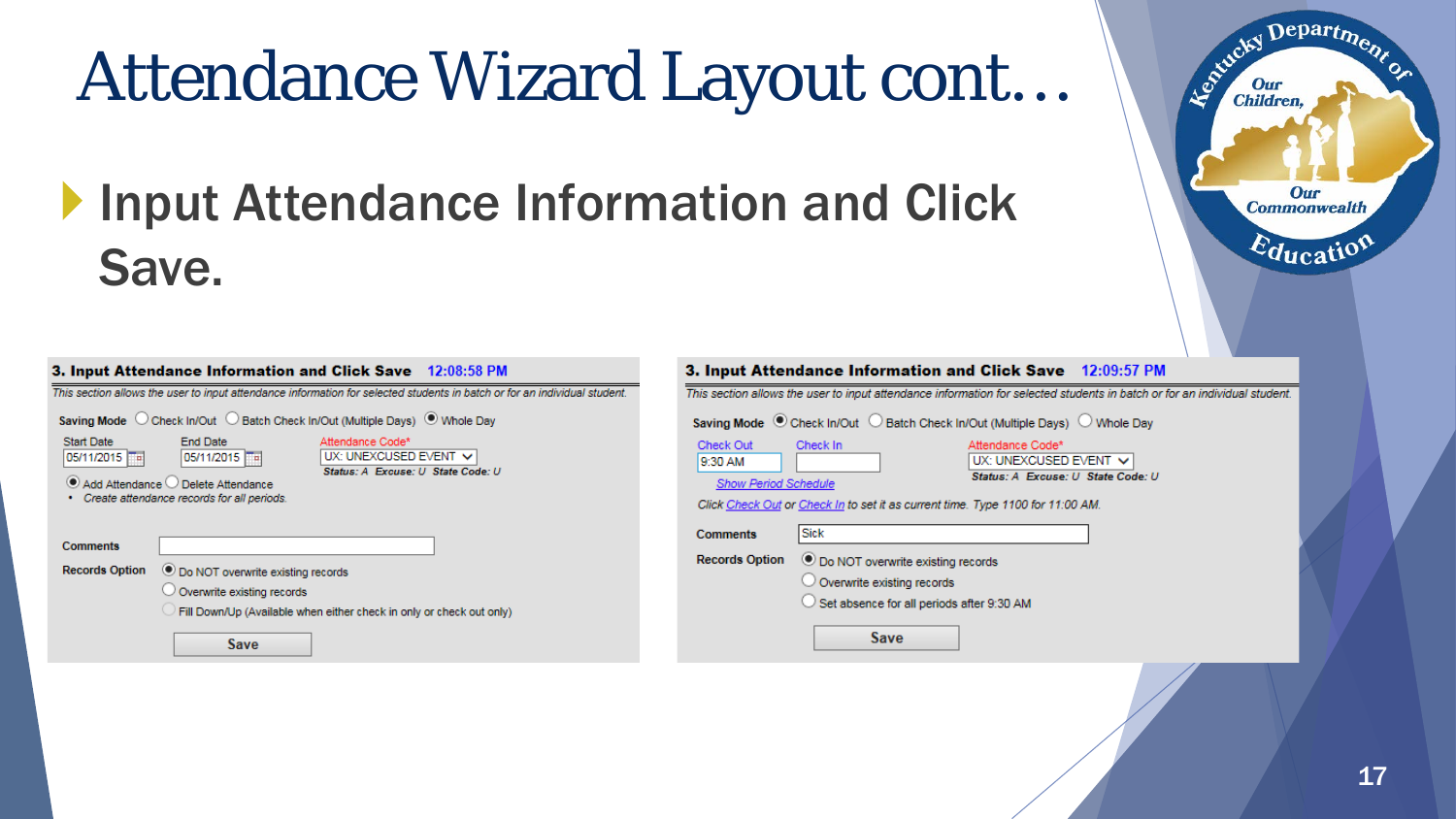# Resolving Unknown Attendance

• Changing Unknown Attendance to Unexcused Absences

Department

Our **Commonwealth** 

 $E_{\text{ducatio}}$ 

Agentucky I

Our<br>Children,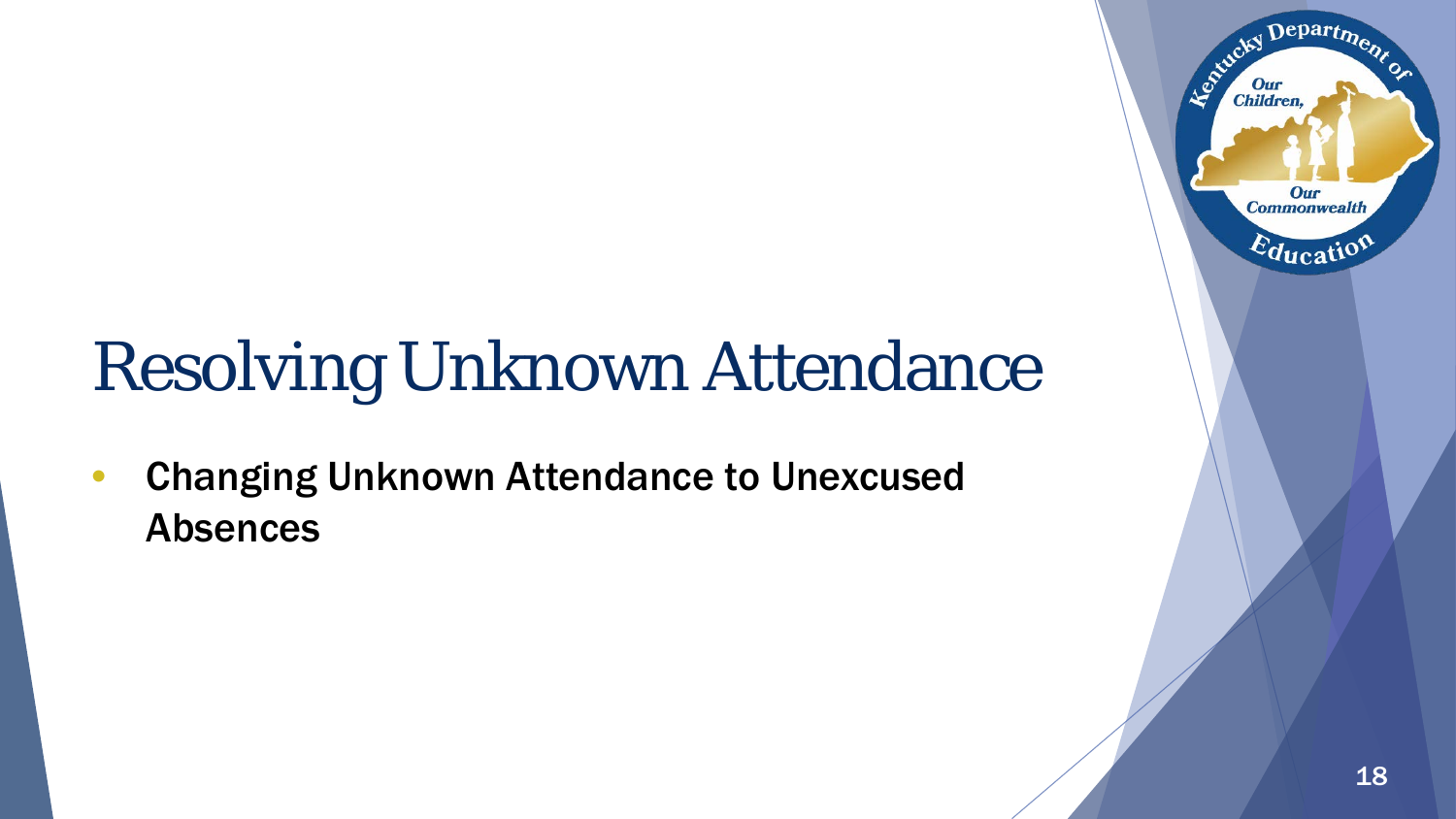## Changing Unknowns into Unexcused Absences

- If a student is not present when first period begins, the teacher is to mark the student absent. Even if the student shows up late with a tardy slip, the teacher is to mark the student absent. The Attendance Clerk will go in and modify tardy attendance later to be accurate.
- ▶ The Attendance Clerk will use the Attendance Wizard to turn all 1<sup>st</sup> period Unknown attendance into Unexcused Absences. This process is known as "validating" attendance.

 $e$ part $\eta$ 

Our **Commonwealtl**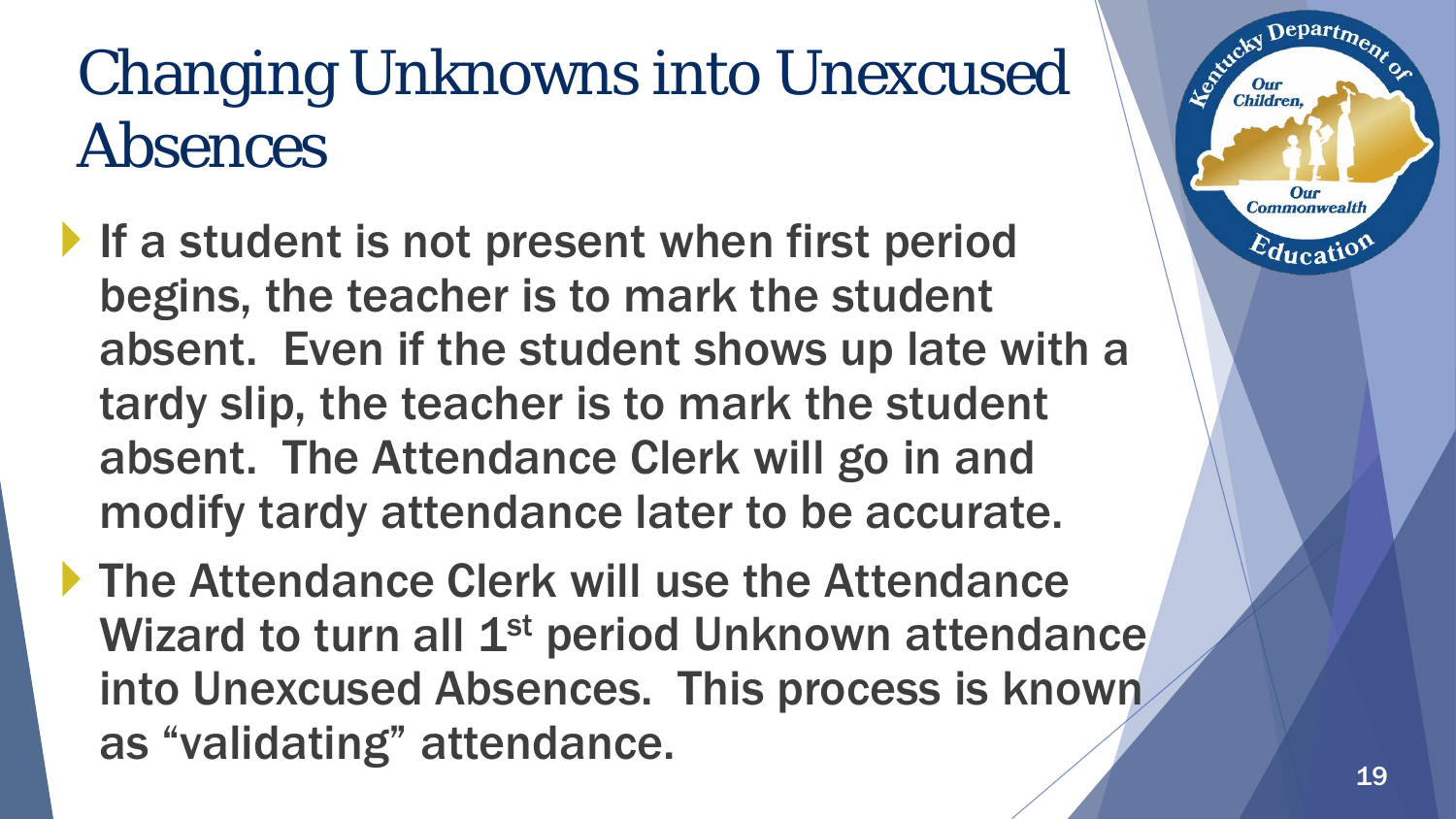## Changing Unknowns into Unexcused Absences cont.

- 1. Navigate to Attendance > Attendance Wizard.
- 2. Under 2. Attendance Information, locate the students marked absent by teachers or through classroom monitor.
	- *a) Mode:* Select Periods.
	- **b)** Periods: Click Period 1.
	- *c) Attendance Record*, select Yes.
	- *d) Status:* leave blank.
	- *e) Excuse:* Select Unknown.
	- *f) Attendance Code:* Do NOT select anything.

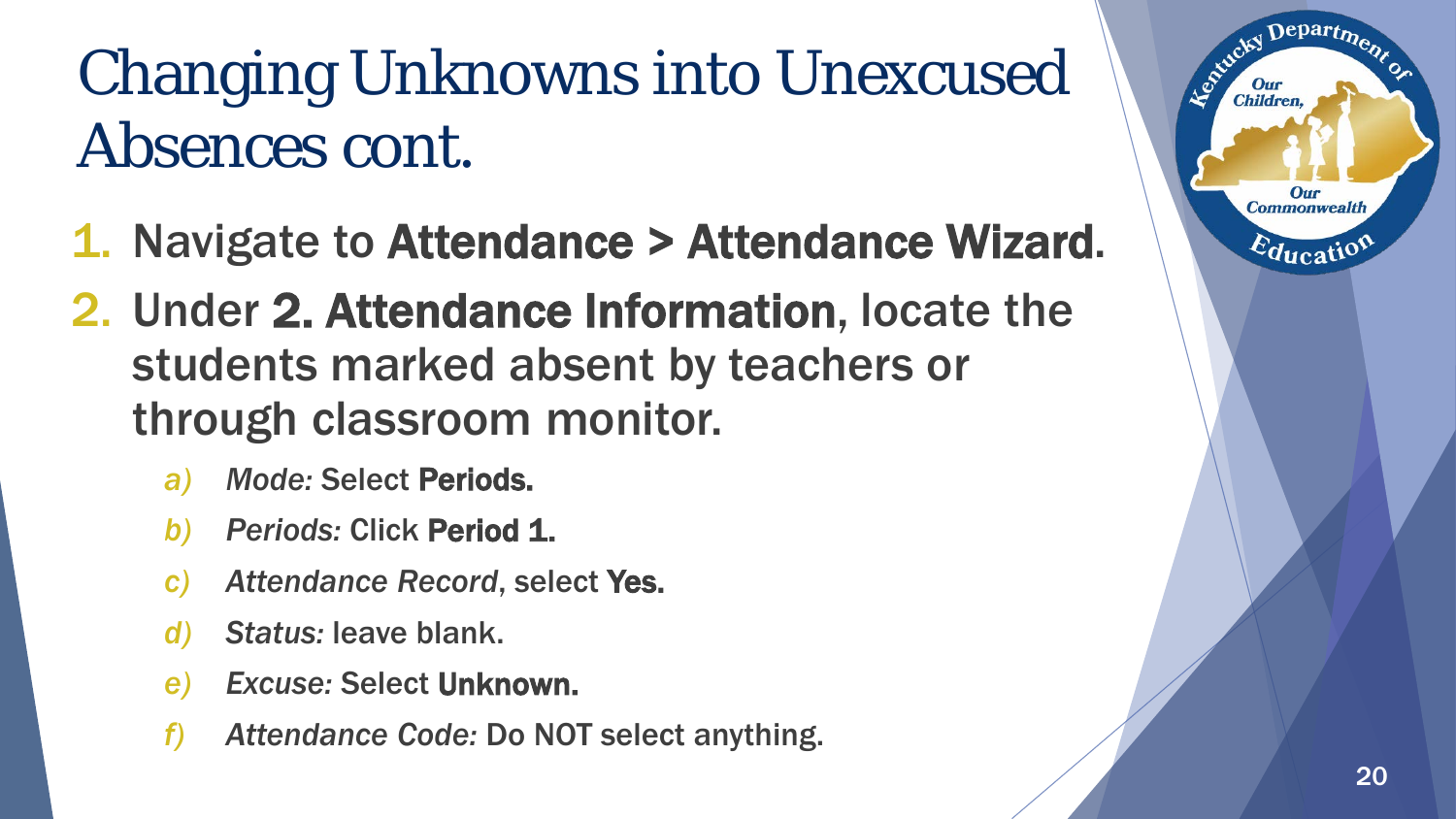## Changing Unknowns into Unexcused Absences cont..

- 3. Leave Keep the selected students checked.
- 4. Click Search. (All students with 1<sup>st</sup> period unknowns display on the right side of the screen. Click Select All to select all students in the search results.)

|                   | 2. Attendance Information This section allows the user to search for group of students<br>or an individual based on known or unknown records for the identified date |
|-------------------|----------------------------------------------------------------------------------------------------------------------------------------------------------------------|
| Mode              | $\bigcirc$ Check in/out Time $\bigcirc$ Periods                                                                                                                      |
| Periods           | $\sqrt{1}$     2     3     4                                                                                                                                         |
| Attendance Record | $\sqrt{v_{\rm{es}}}$<br>No                                                                                                                                           |
| Status/Excuse     | Unknown<br>$\checkmark$<br>$\checkmark$                                                                                                                              |
| Attendance Code   | $\checkmark$                                                                                                                                                         |
|                   | Search $\gg$<br>Keep the selected students                                                                                                                           |



 $Depart$ <sub> $n$ </sub>

Our **Commonwealth** 

 $E_{\text{ducati}}$ 

Le Child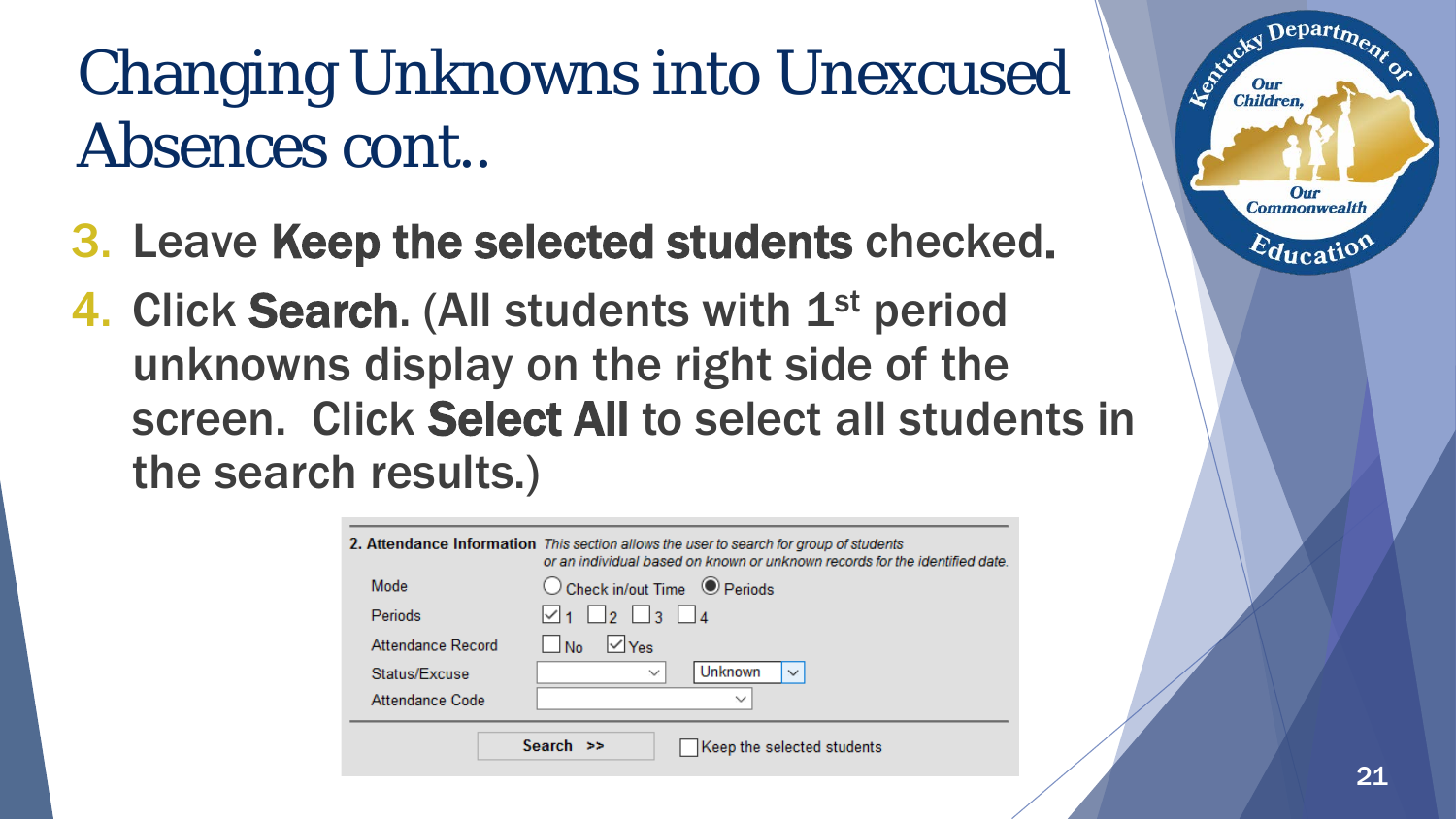## Changing Unknowns into Unexcused Absences cont…

- 5. Scroll down to the section labeled: Input Attendance Information and Click Save and do the following:
	- *a) Saving Mode:* select Whole Day.
	- *b) Attendance Code:* select Unexcused code.
	- c) Start Date *and* End Date: Leave as today's date.
	- d) Select Add Attendance.
	- *e) Records Option:* select Overwrite existing records. (This will replace a student's unknown record with unexcused attendance code.)

|                                      | <b>3. Input Attendance Information and Click Save 01:49:58 PM</b>                                                                                                                                                      |  |
|--------------------------------------|------------------------------------------------------------------------------------------------------------------------------------------------------------------------------------------------------------------------|--|
|                                      | This section allows the user to input attendance information for selected students in batch or for an individual studen                                                                                                |  |
|                                      | Saving Mode ○ Check In/Out ○ Batch Check In/Out (Multiple Days) ● Whole Day                                                                                                                                            |  |
| <b>Start Date</b><br>04/29/2019<br>₩ | <b>End Date</b><br>Attendance Code*<br>04/29/2019<br>UX: UNEXCUSED EVENT<br>$\checkmark$<br>₩<br>Status: A Excuse: U State Code: U<br>Add Attendance O Delete Attendance<br>Create attendance records for all periods. |  |
| <b>Comments</b>                      |                                                                                                                                                                                                                        |  |
| <b>Records Option</b>                | $\bigcirc$ Do NOT overwrite existing records<br>O Overwrite existing records<br>Fill Down/Up (Available when either check in only or check out only)<br>Save                                                           |  |

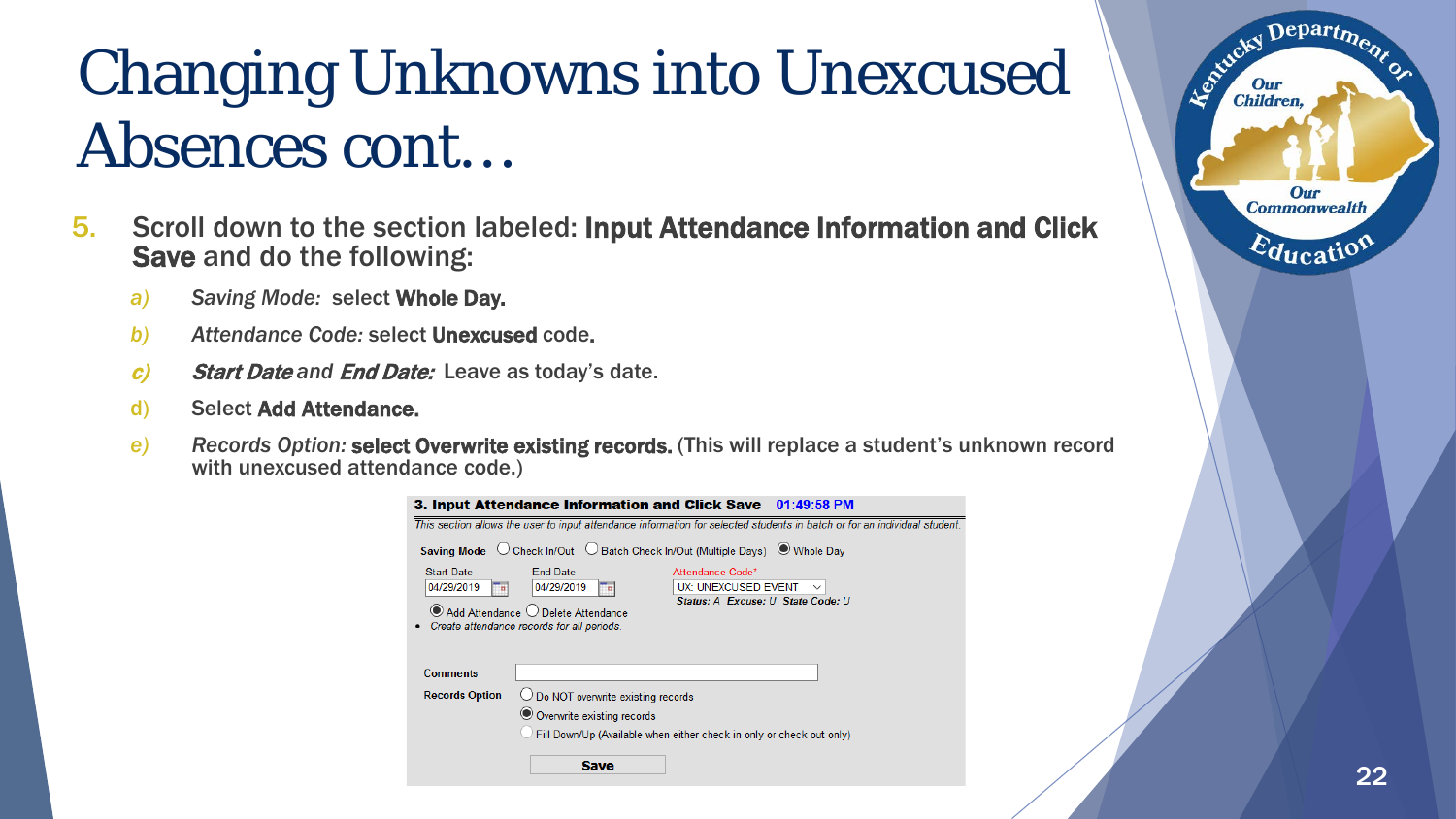## Changing Unknowns into Unexcused Absences cont….

- 6. Click Save.
- 7. Click OK to the box that reads: "You are about to overwrite existing attendance data."
- 8. After a brief pause, the Saving Results will display. This is a list of students who have successfully moved from unknown to Unexcused absence. You may click the red X to close the Saving Results box.

epart $\eta_{\alpha}$ 

**Commonwealth**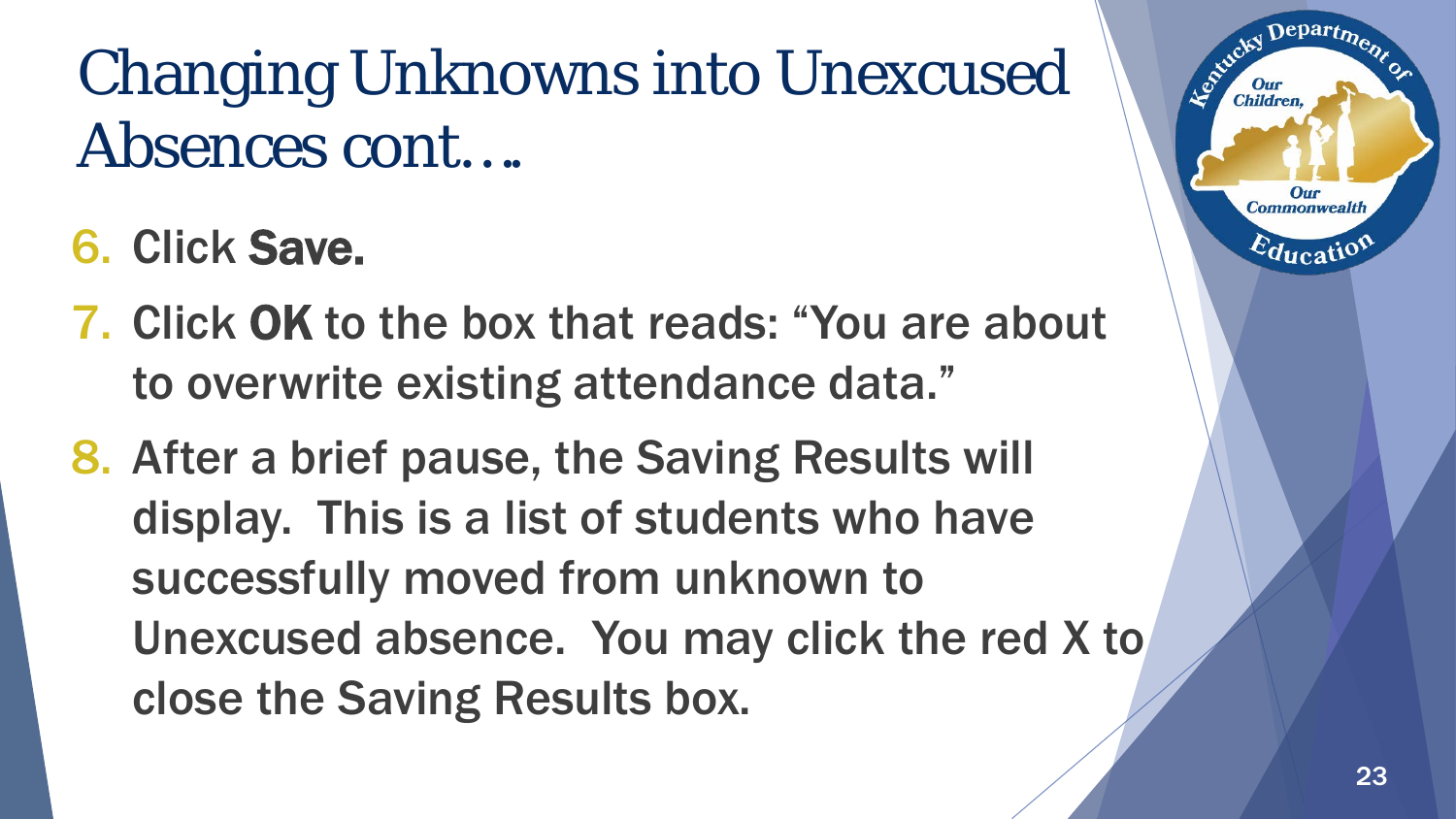# Editing Attendance

#### • Editing attendance using the:

- Daily Attendance Screen
- Student Attendance Tab
- Deleting an Absence

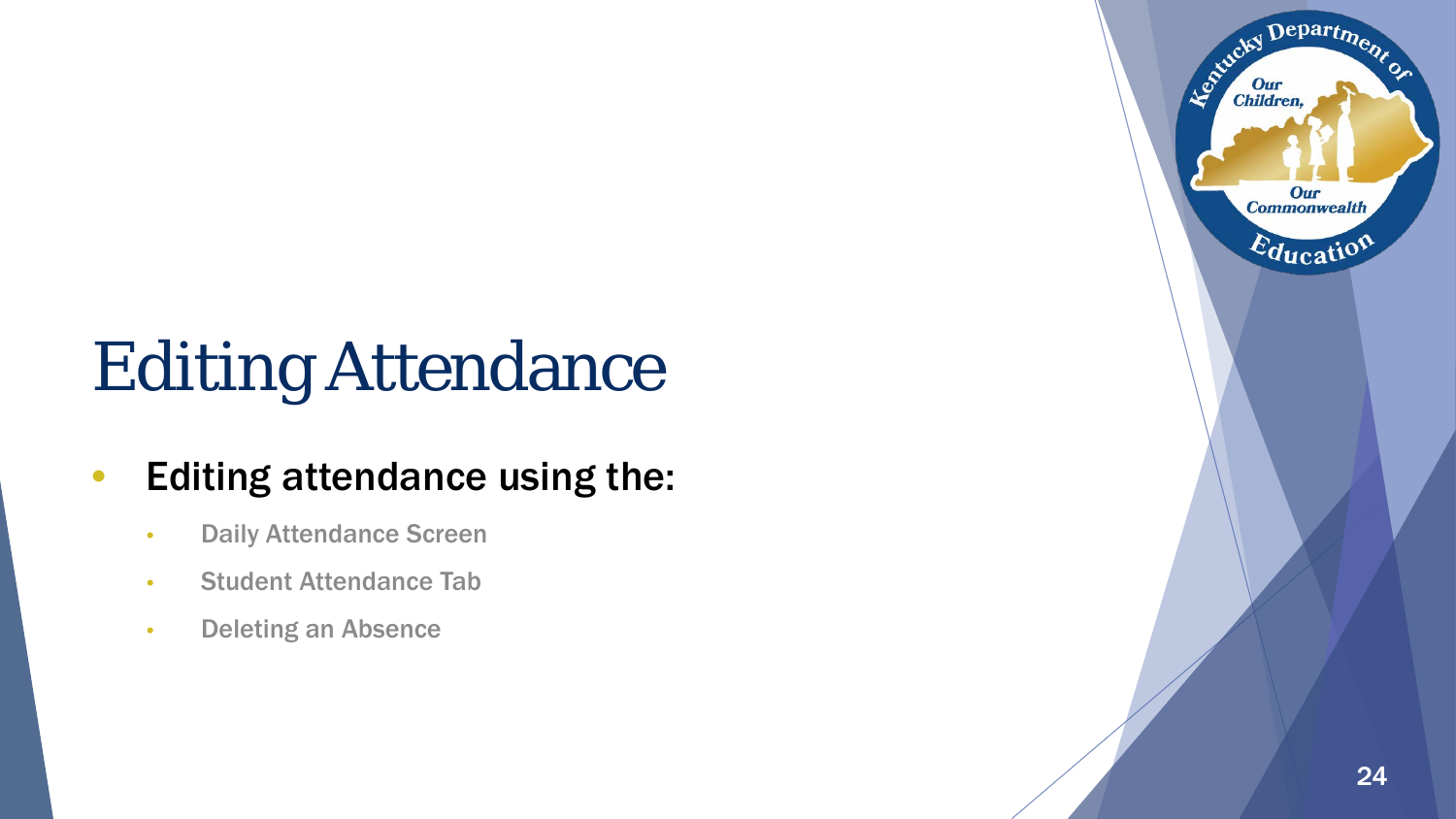## Editing Student Attendance through Daily Attendance Screen

- A student's attendance can also be processed using the Daily Attendance Screen or through the Attendance tab.
- In the example below, an Unexcused All Day Absence will be changed to an Excused All Day Absence using the Daily Attendance Screen. This is an efficient way to process attendance notes for multiple students on the same day.
	- 1. Navigate to Attendance > Daily Attendance.
	- 2. Select the appropriate date for the student's absence.
	- 3. Click on 1<sup>st</sup> period for the student whose attendance you are processing.
	- 4. Click on the blue link: "Click here to mark the whole day absent".



tail Click here to mark whole day absent **Juration Present Hendance Code**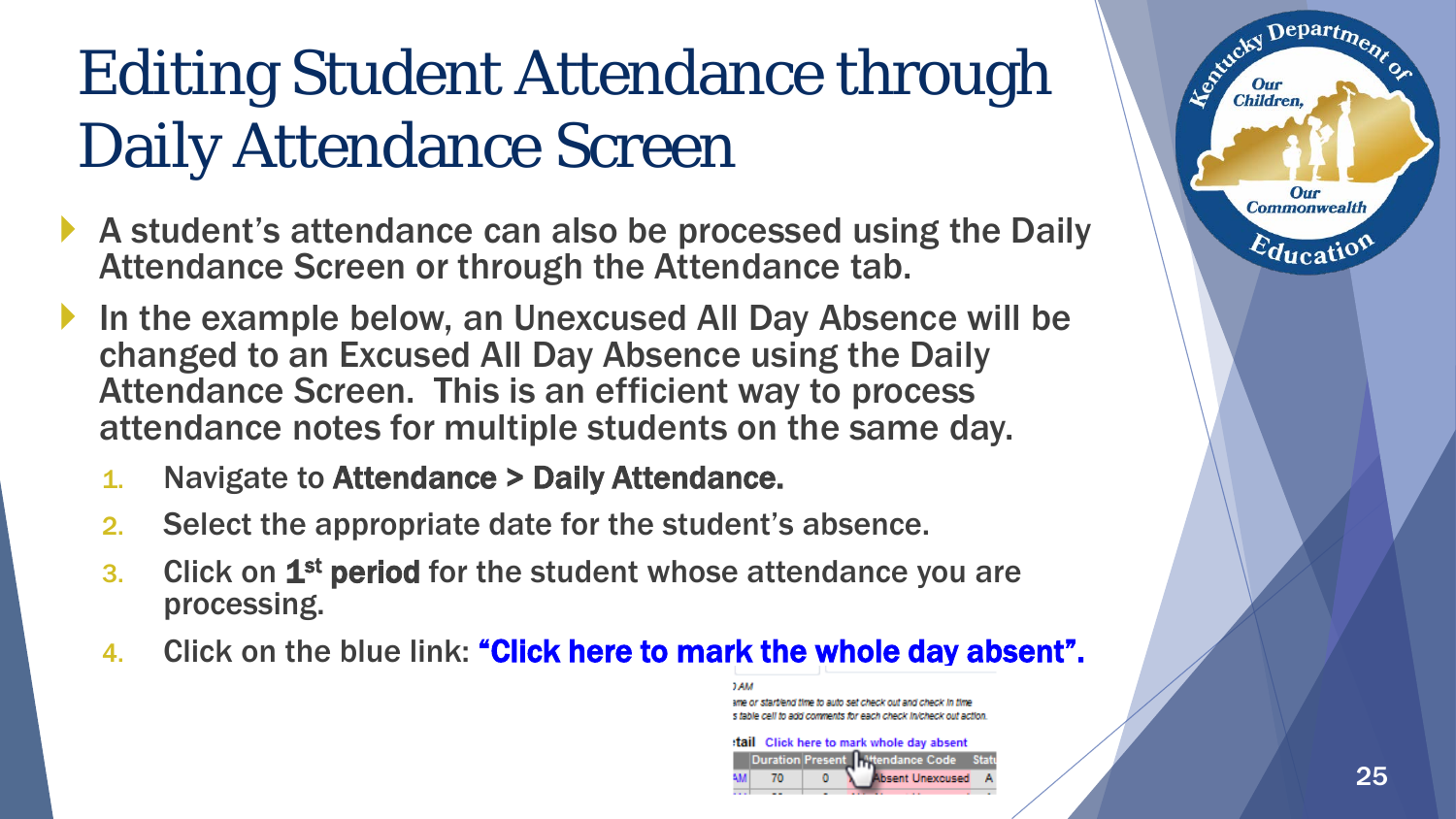## Editing Student Attendance through Daily Attendance Screen cont.

- 5. Choose the appropriate Attendance Code and enter a comment to support the selection, if desired.
- 6. Click Add.

| <b>Mark Whole Day Absent</b>                        |  |
|-----------------------------------------------------|--|
| Attendance Code*<br><b>DNE: Doctor Note Excused</b> |  |
| Comments                                            |  |
| Conjunctivitus (Pink Eye)                           |  |
| Add<br>Cancel                                       |  |

- 7. Click OK to the message box that reads: *"You are about to overwrite existing attendance data,…"*.
- 8. Click Save.



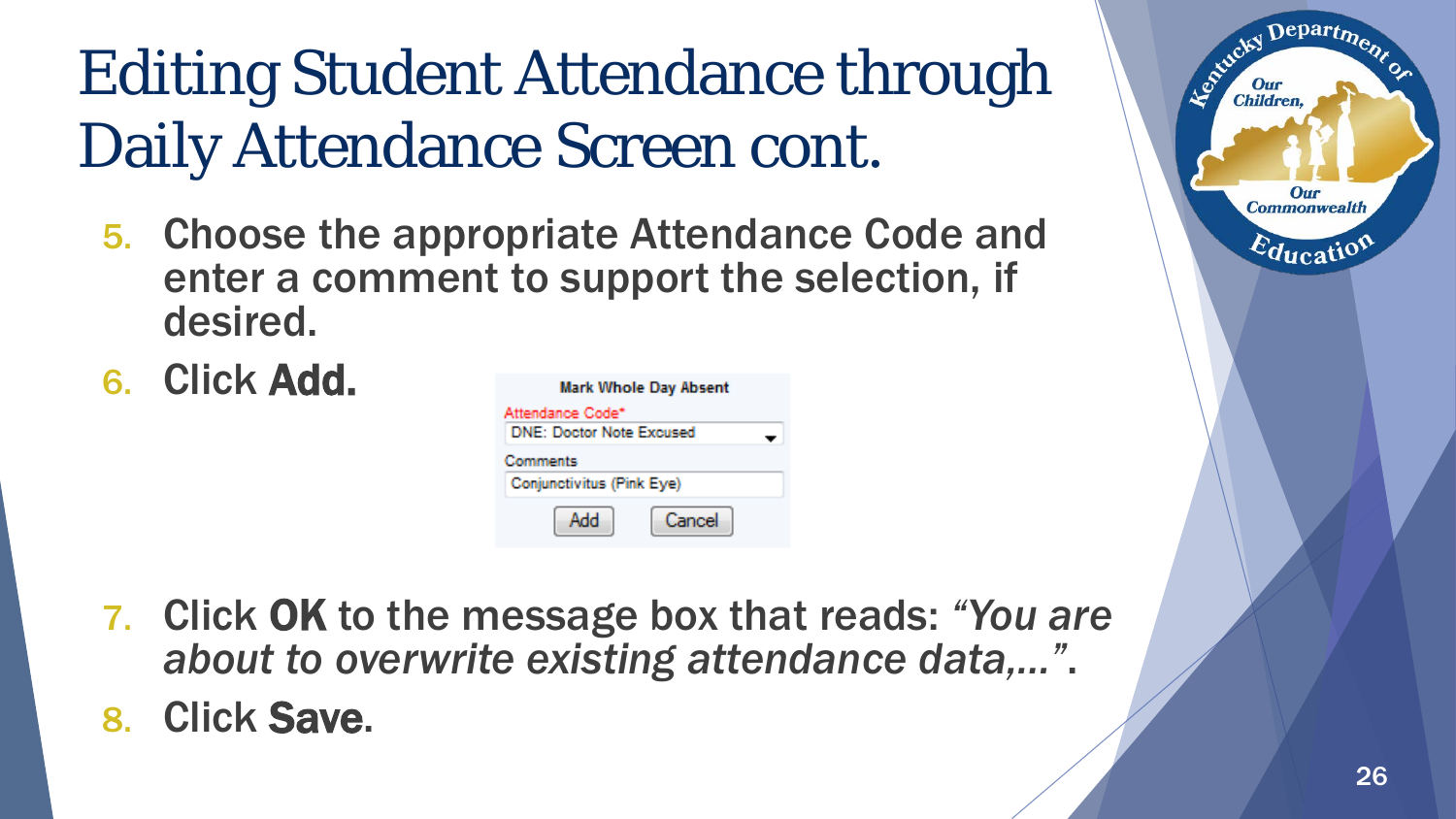## Editing Student Attendance through the Attendance Tab cont..

- On a general basis, it is best practice to use the student's Attendance tab to edit a student's attendance record. In the example below, a student was absent and had a doctor's note.
	- 1. Search for and select the student.
	- 2. Navigate to Student Information > General > Attendance.
	- 3. Click on the  $1<sup>st</sup>$  period for the student.
	- 4. Click on the blue link: "Click here to mark the whole day absent".

| 1 AM |    |                                                                  |                         |         |
|------|----|------------------------------------------------------------------|-------------------------|---------|
|      |    | we or startiend time to auto set check out and check in time.    |                         |         |
|      |    | s table cell to add comments for each check inicheck out action. |                         |         |
|      |    |                                                                  |                         |         |
|      |    |                                                                  |                         |         |
|      |    |                                                                  |                         |         |
|      |    | tail Click here to mark whole day absent                         |                         |         |
|      |    | Duration Present   Mtendance Code                                |                         | - Statu |
|      |    |                                                                  |                         |         |
|      | 70 |                                                                  | <b>Absent Unexcused</b> |         |

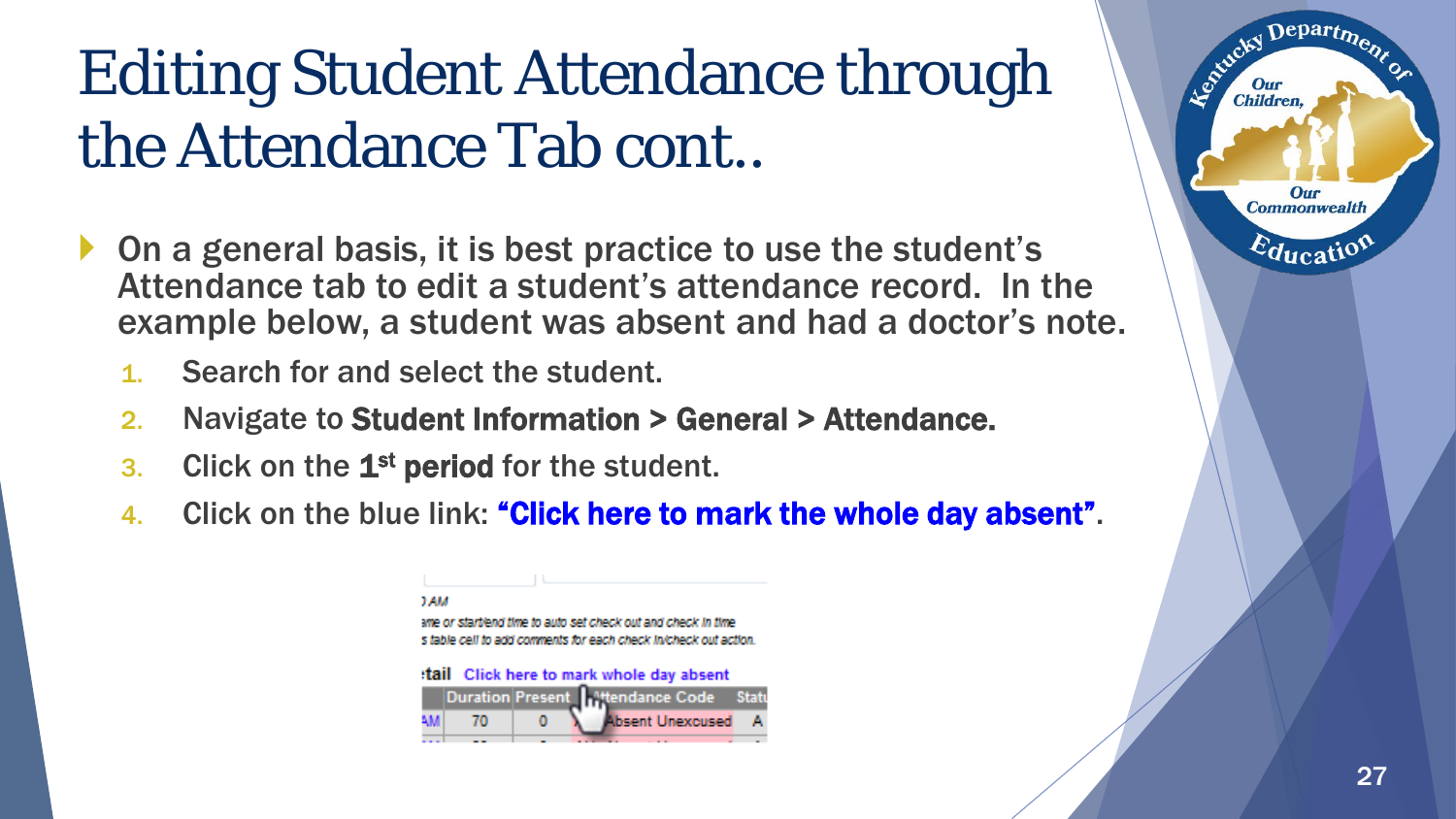## Editing Student Attendance through the Attendance Tab

- 5. Choose the appropriate Attendance Code and enter a comment to support the selection, if desired.
- 6. Click Add.

| <b>Mark Whole Day Absent</b>    |
|---------------------------------|
| Attendance Code*                |
| <b>DNE: Doctor Note Excused</b> |
| Comments                        |
| Conjunctivitus (Pink Eye)       |
| Cancel<br>Add                   |

- 7. Click OK to the message box that reads: *"You are about to overwrite existing attendance data,…"*.
- 8. Click Save.

Departme.

Our **Commonwealth** 

 $E_{\text{ducati}}$ 

Leo Kucky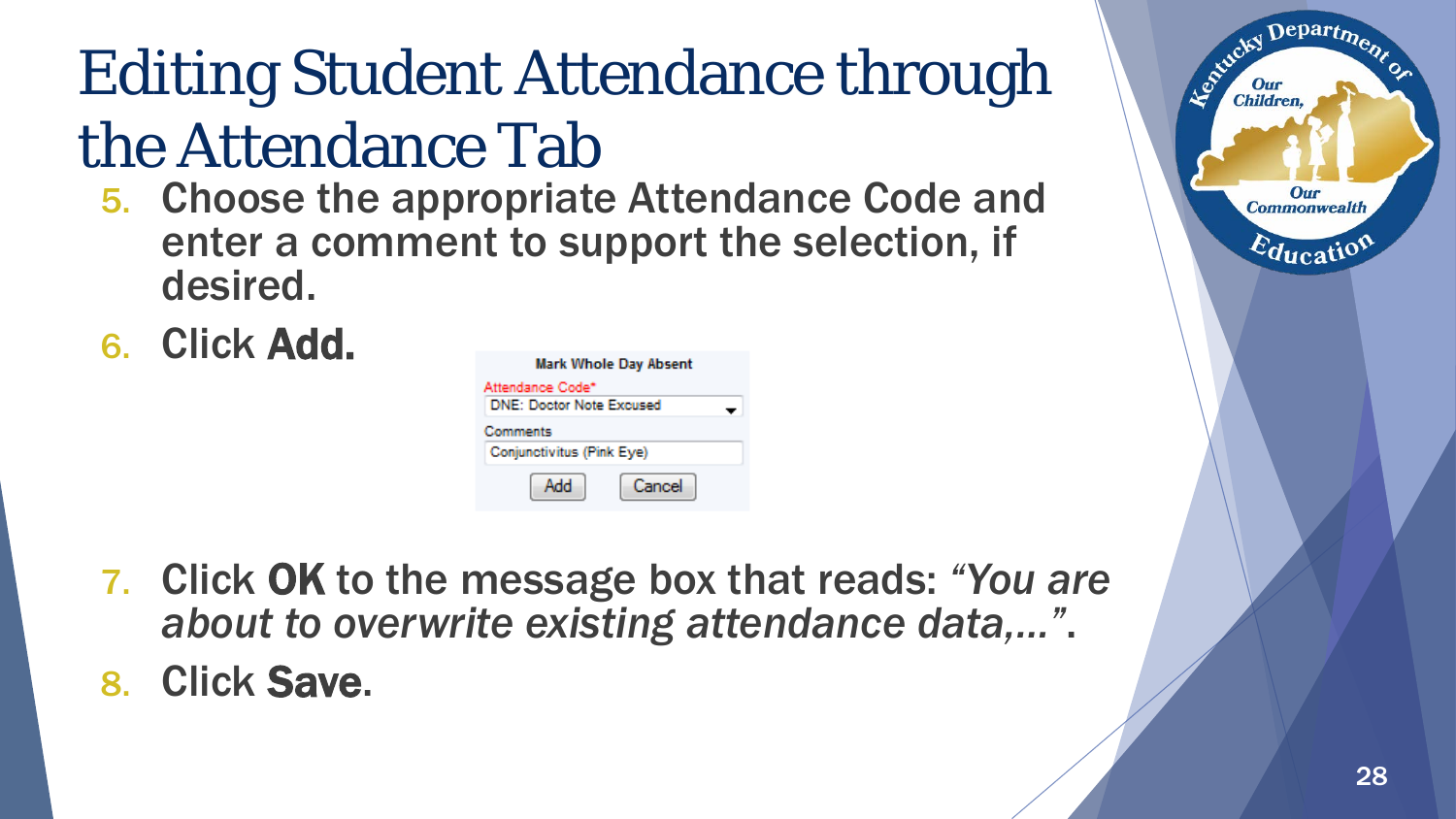# Deleting an Absence

- Use extreme caution when deleting attendance. Always carefully verify that you have the correct student AND the correct day selected.
- Deleting a student's absence will mark them present for the entire day.
	- 1. Search for and select the student whose attendance you will edit.
	- 2. Navigate to Student Information > General > Attendance.
	- 3. Click on the date of the absence you will remove.
	- 4. Click on the blue link: Click here to remove all attendance records without a check in/check out action".

| <b>Start</b>      | End               |                 |   | Duration Present Attendance Code Status Excuse                                                                                                                                                                                                                                      |   | Course                            |
|-------------------|-------------------|-----------------|---|-------------------------------------------------------------------------------------------------------------------------------------------------------------------------------------------------------------------------------------------------------------------------------------|---|-----------------------------------|
|                   | 07:40 AM 08:50 AM | 70              | ٥ | AU: Absent Unexcused A                                                                                                                                                                                                                                                              | U | 32323011-703 LANG ARTS CURR & LIT |
|                   | 08:50 AM 09:50 AM | 60              | ٥ | AU: Absent Unexcused A                                                                                                                                                                                                                                                              | U | 38320711-2 BAND 2                 |
| 09:50 AM 11:20 AM |                   | 90 <sub>o</sub> | ۰ | AU: Absent Unexcused A                                                                                                                                                                                                                                                              | U | 32220711-10 SOC STUDIES 2         |
|                   | 11:20 AM 12:20 PM | 60              | ٥ | AU: Absent Unexcused A                                                                                                                                                                                                                                                              | U | 34020711-10 SCIENCE 2             |
|                   | 12:20 PM 01:20 PM | 60              | ٥ | AU: Absent Unexcused A                                                                                                                                                                                                                                                              | U | 32720711-10 MATH 2                |
| 01:20 PM 02:20 PM |                   | 60              | Ō | AU: Absent Unexcused A                                                                                                                                                                                                                                                              | U | 32320711-10 LANG ARTS 2           |
|                   |                   |                 |   | Unknown attendance record. Ws probably marked by teachers.<br>Attendance records without a meck in/check out action.<br>Must set check in/check out action for yellow/pink cells before saving.<br>Click here to remove all attendance records without a check in/check out action. |   |                                   |

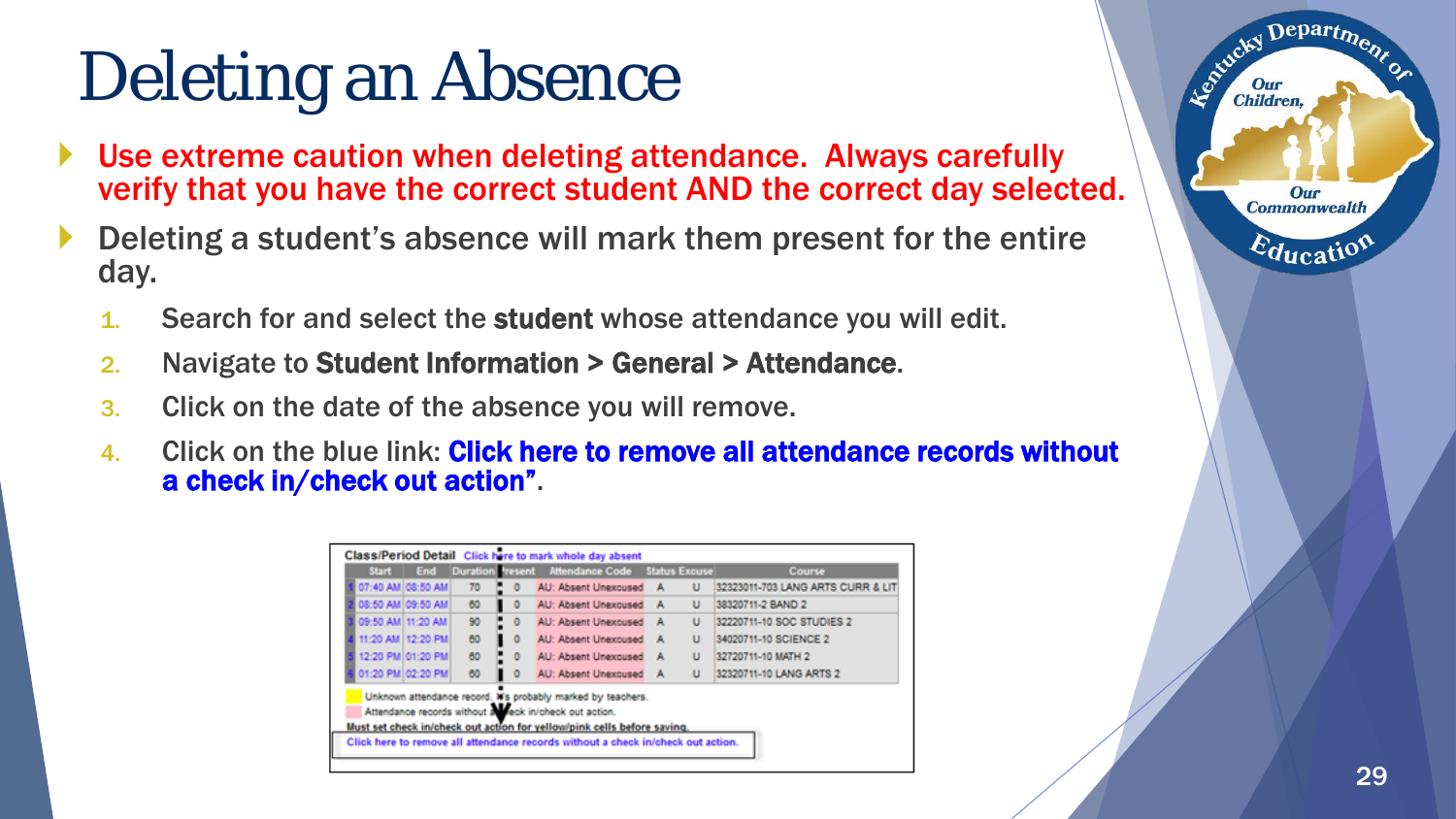# Deleting an Absence cont.

- 5. Click OK to the message: "All attendance records marked as yellow or pink will be removed, this takes effect only after click on the save button. Please confirm your changes".
- 6. Click Save.

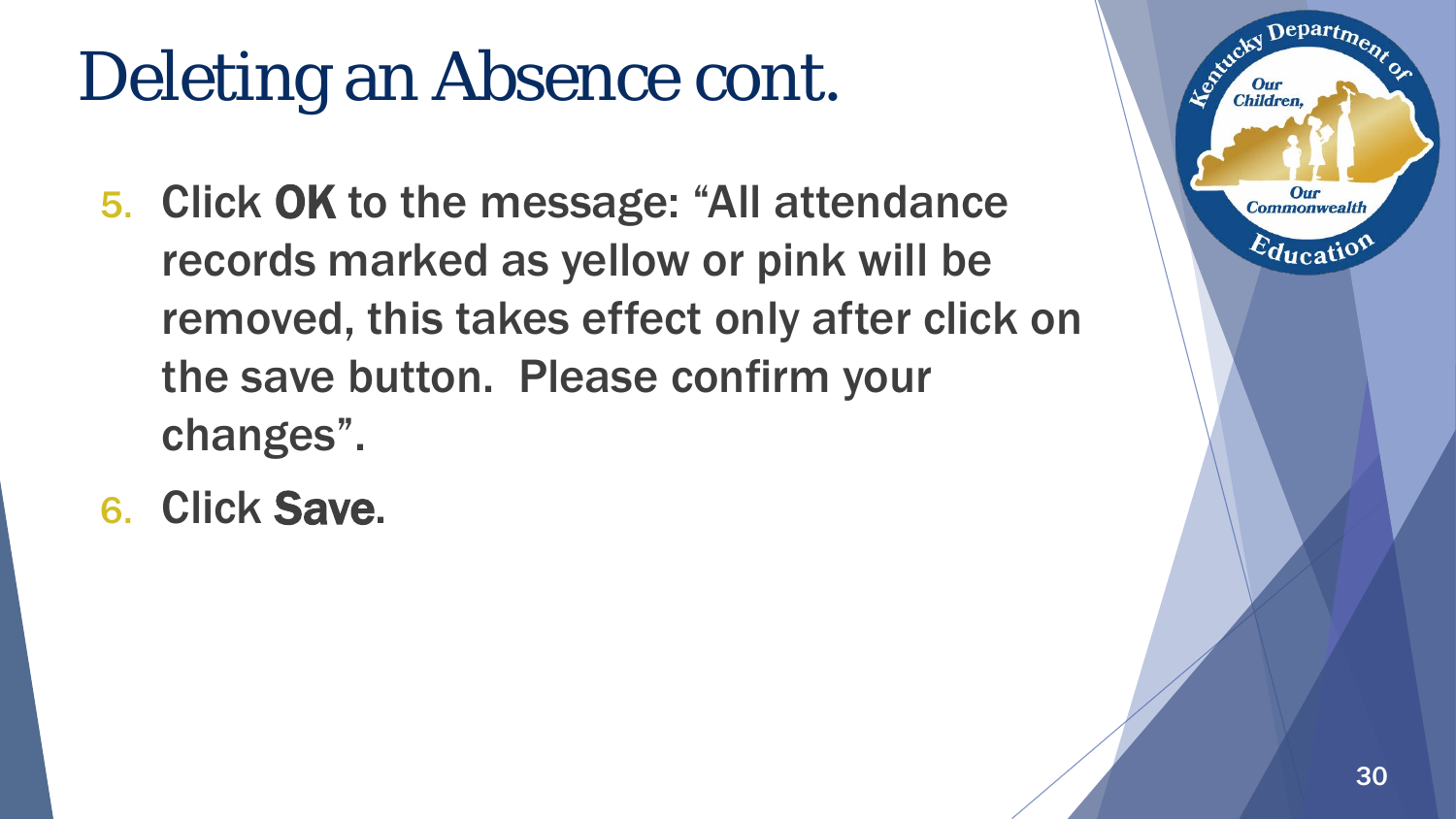# Check in/out Entries

- Check in/out information
- Adding Check in/out record
- Deleting Check in/out record
- Check in/out record logs

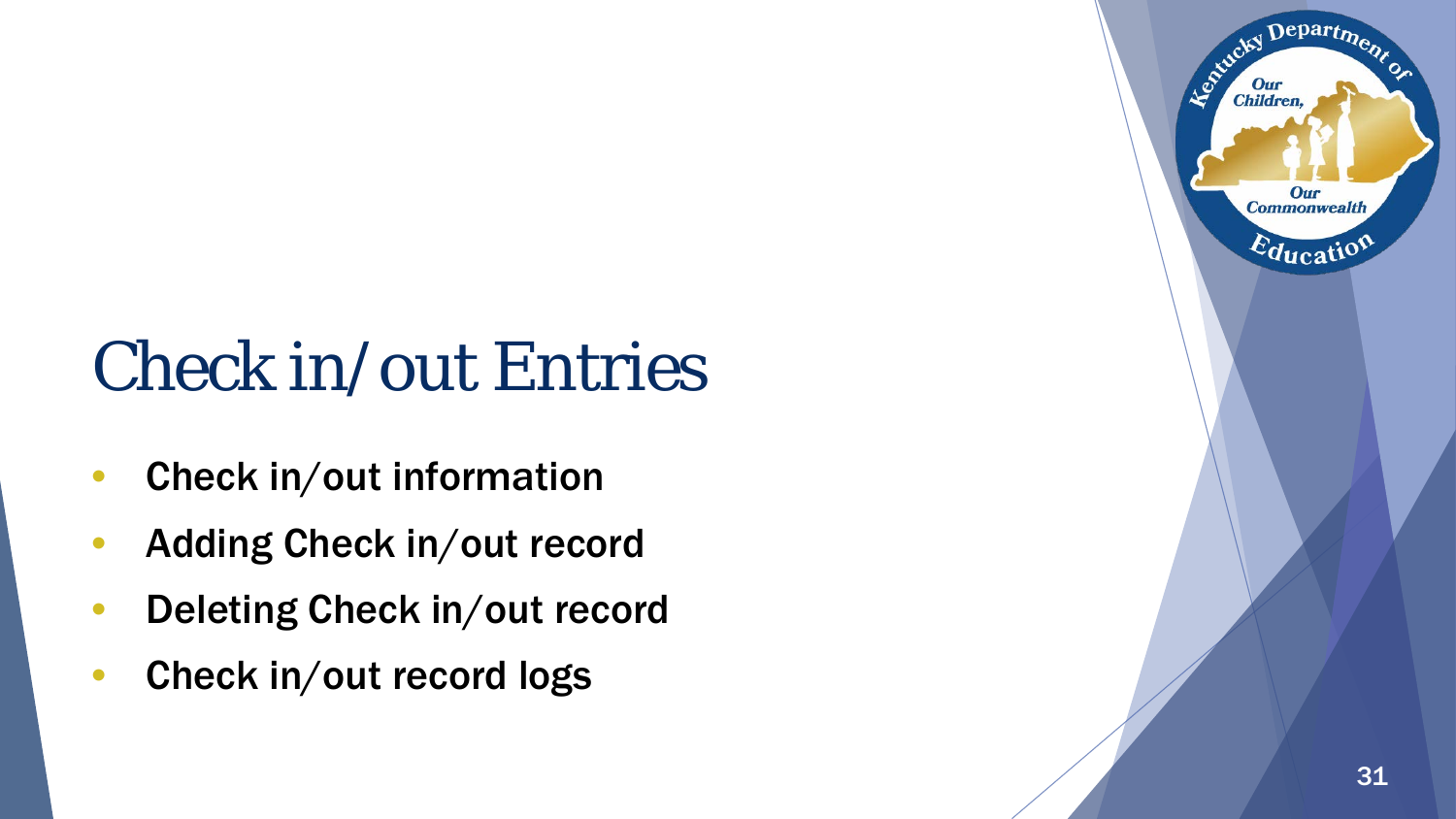## General Check In/Out Information

- Student check in/check outs should be processed from either the Daily Attendance Screen or the student's Attendance Tab.
- ▶ Check in/check outs should be accurate to what is written in the log AND should MATCH the high school records.
- $\blacktriangleright$  Teachers should NEVER mark student tardy  $1^\text{st}$  period. The student should be marked absent and then the clerk will change the record to the appropriate code.
- ▶ Technical school clerks *must* maintain check in/out logs and share them with the feeder high schools.

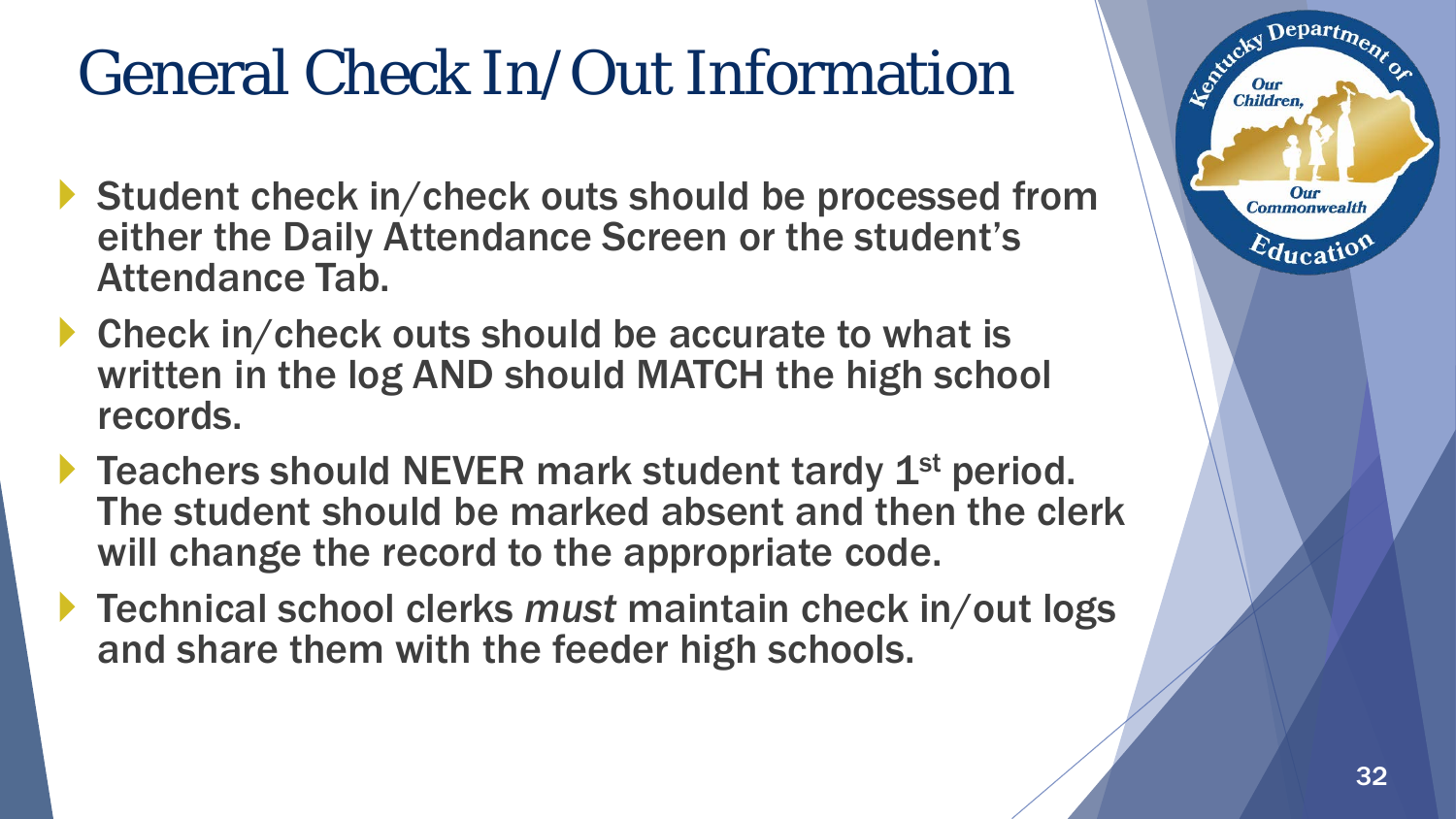## Check In/Out using the student's Attendance Tab

- If This is the most efficient way to process a check in/out for a student. (i.e. student leaves early for a doctor appointment)
	- 1. Search for and select the student.
	- 2. Navigate to Student Information > General > Attendance.
	- 3. Click New.
	- 4. Enter the correct Date.

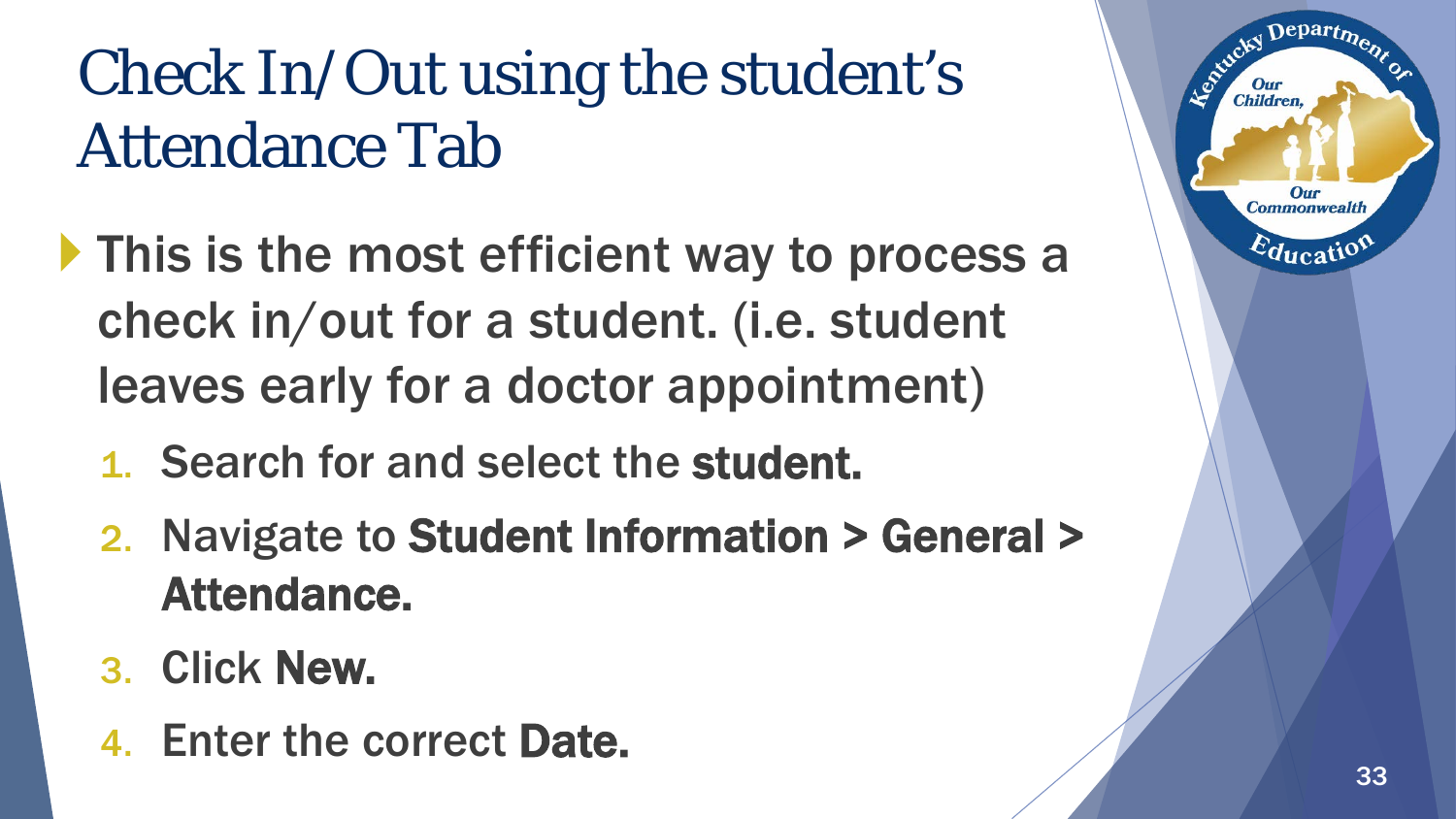## Check In/Out using the student's Attendance Tab cont.

5. Enter the time the student checked in or out under "Check In" or "Check Out", select the appropriate Attendance Code and click Add.

| <b>Attendance Information</b><br>Date: 04/24/2014 | Refresh  | EHO: 0 Scheduled Minutes: 390                                                                                          |     |
|---------------------------------------------------|----------|------------------------------------------------------------------------------------------------------------------------|-----|
| <b>Check Out</b>                                  | Check In | Attendance Code*                                                                                                       |     |
| 2:00 PM                                           |          | <b>FU: Farly Dismissal Unexcused</b>                                                                                   | Add |
| • Type 1100 for 11:00 AM                          |          | Status: A Excuse: U State Code: U<br>Citricithe neriod name or startiend time to auto set check out and check in time. |     |

6. Click in the area under Comments and a white box will display. Type in any information that you would like to share with the HS attendance clerk (i.e. Doctor Appt, Field Trip).

| Summary                       | Schedule<br><b>Attendance</b><br>Flags<br><b>Enrollments</b> |                                   |                               |  | 11, 11,<br>Grades               | Diploma Standards (HS) | Transcript                     |          |
|-------------------------------|--------------------------------------------------------------|-----------------------------------|-------------------------------|--|---------------------------------|------------------------|--------------------------------|----------|
| e<br>Save                     |                                                              |                                   |                               |  |                                 |                        |                                |          |
| <b>Attendance Information</b> |                                                              |                                   |                               |  |                                 |                        |                                |          |
| Date: 04/24/2014              | Refresh                                                      |                                   | EHO: 0 Scheduled Minutes: 390 |  |                                 |                        |                                |          |
| <b>Absent</b><br>Action       |                                                              |                                   | <b>Attendance Code</b>        |  |                                 | <b>Comments</b>        | <b>Last Modified By (Date)</b> |          |
|                               | EU: Early Dismissal Unexcused                                |                                   |                               |  |                                 |                        |                                |          |
| 90<br>out 2:00 PM             |                                                              | Status: A Excuse: U State Code: U |                               |  | 2PM- Left Early for Doctor Appt |                        |                                | $\times$ |

 $Depart_{D}$ 

Our **Commonwealth** 

 $E_{\text{ducati}}$ 

Leptucky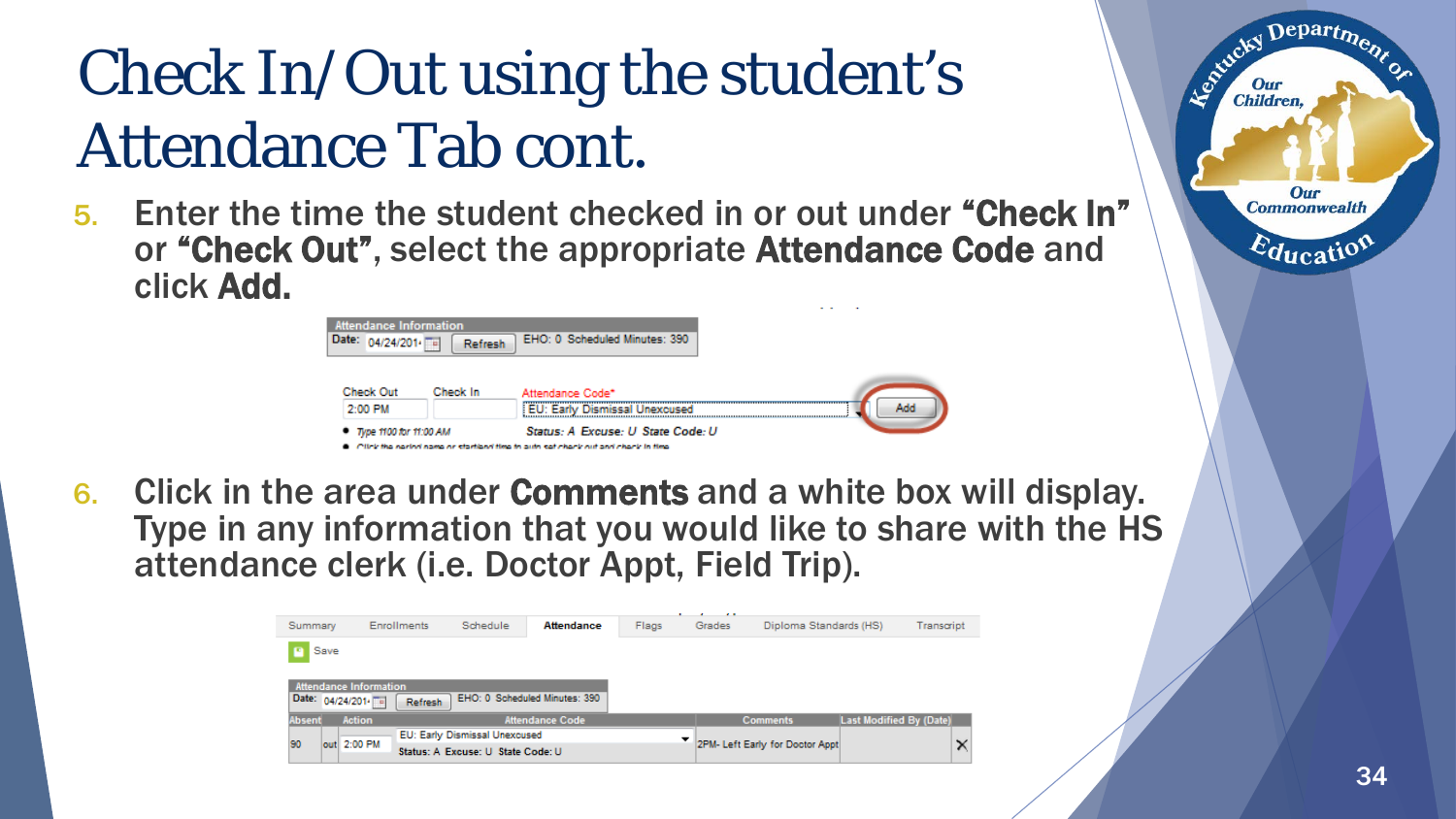## Check In/Out using the student's Attendance Tab cont..

- 7. After entering the comment, click Save.
- 8. Infinite Campus will return the user to the student's Attendance tab where the data will be updated. The user can hover over the student's record to see the comments.

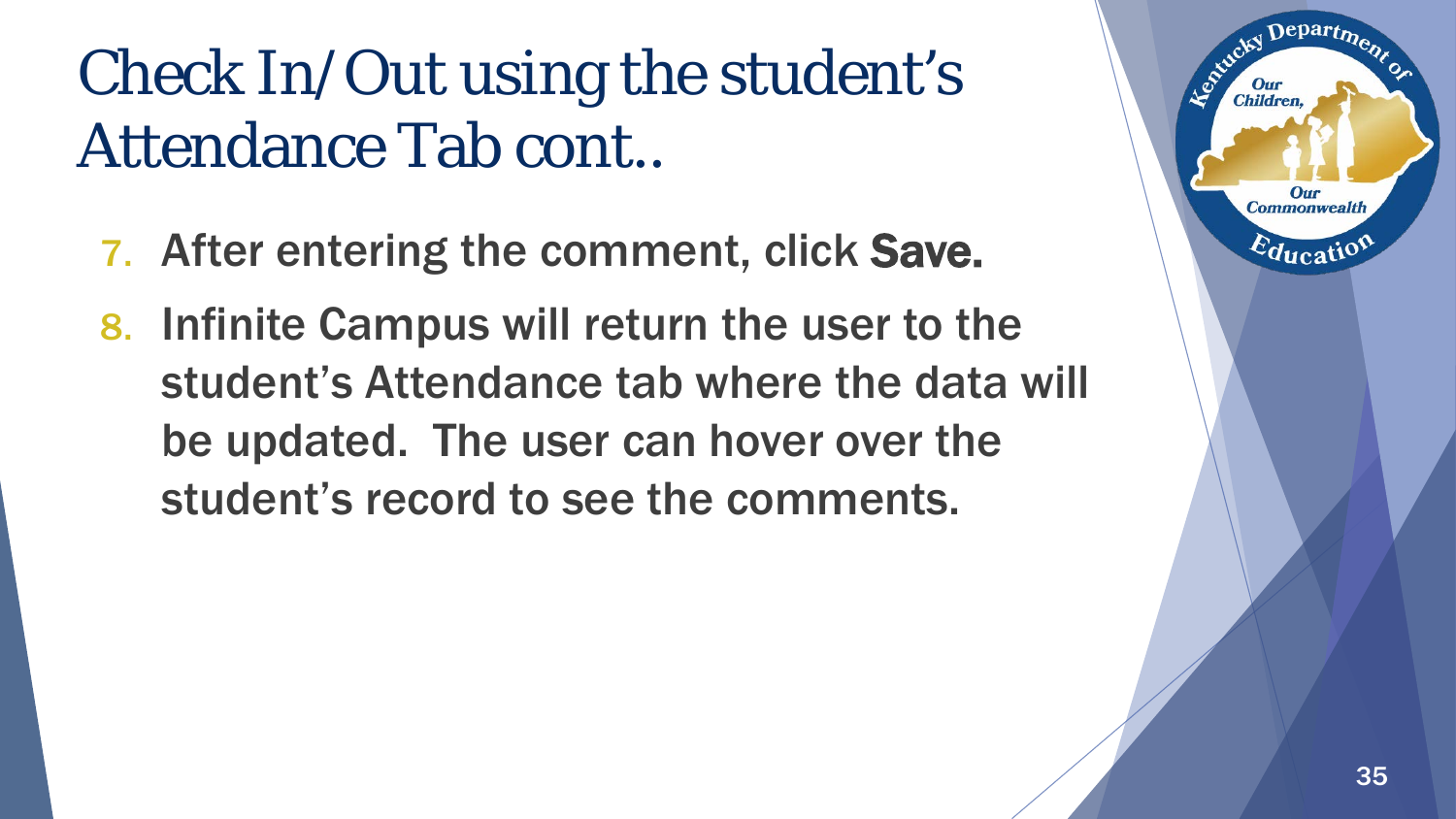# Deleting a Check In/Out Record

- If a Check In/Out record has been added to the wrong student or the wrong day, the record can be deleted and the student's Attendance record for the day returned to present.
	- 1. Navigate to Student Information > General > Attendance.
	- 2. Click the Date that contains the Check In/Out record to be removed.
	- 3. Click the X located at the end of the Check In/Out record and click Save.



Departme.

Our **Commonwealth** 

 $E_{\text{ducatio}}$ 

Leo<sup>xideky</sup>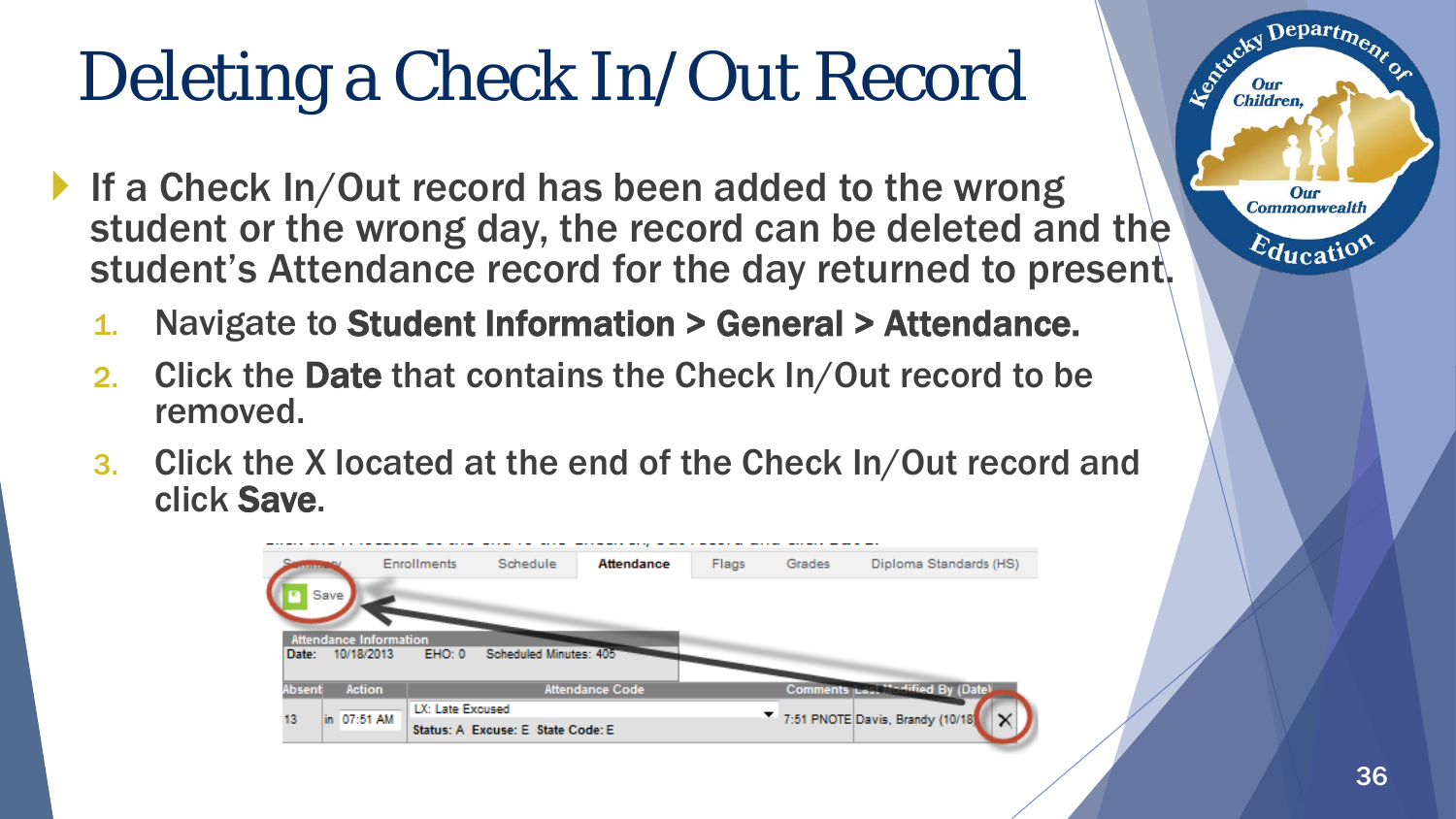# Helpful Ad-Hoc Query

• Student Feeder School Ad-Hoc Query



Department

Our **Commonwealth** 

 $E_{\text{ducatio}}$ 

Entreted Dun

Our<br>Children,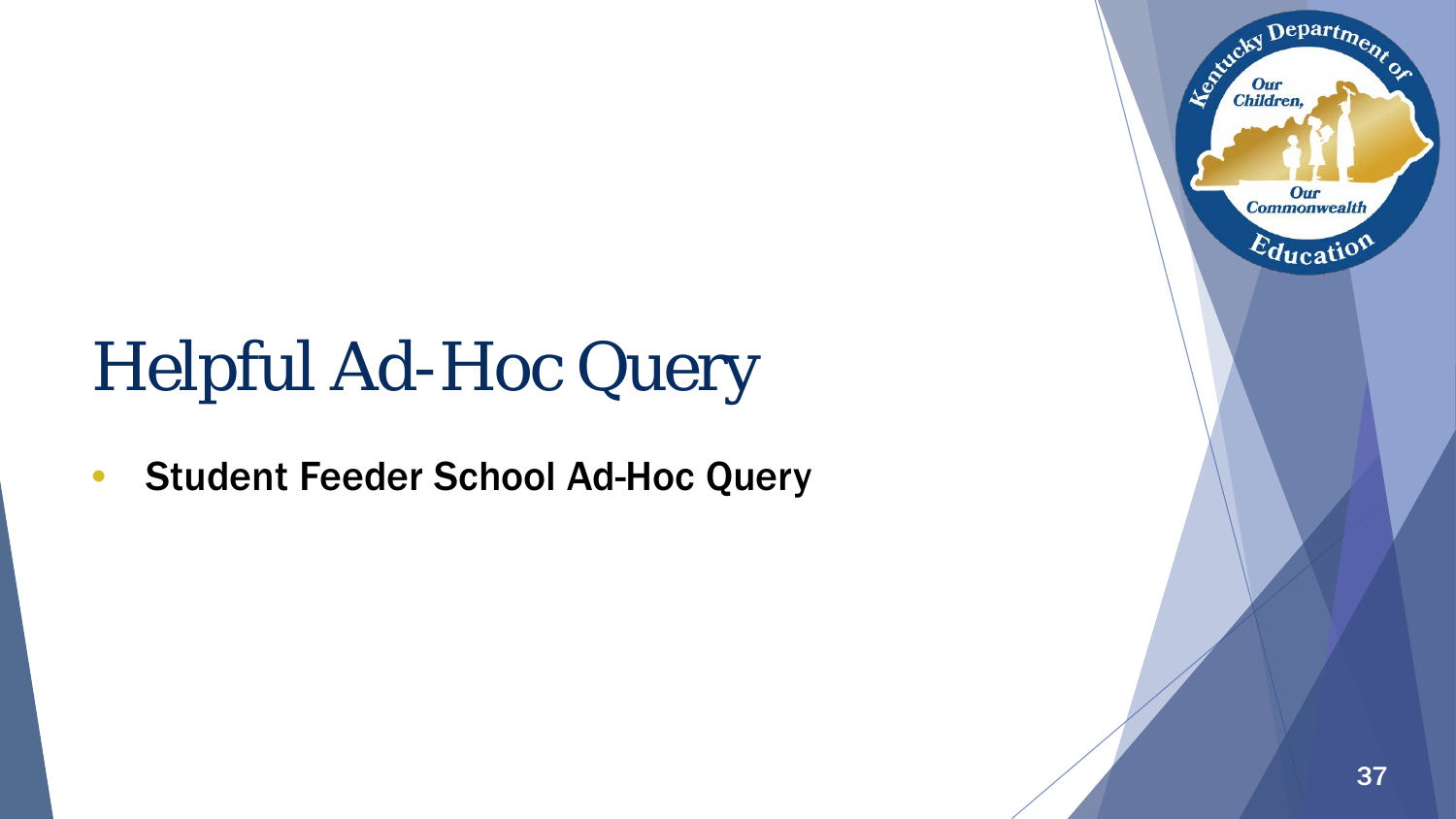# Student Feeder School Ad-Hoc Query

- Go to the KTS Data Exchange [webpage](http://education.ky.gov/districts/tech/sis/Pages/KSIS-KTS-Data-Exchange.aspx)
- ▶ Locate & open the Student Feeder School Ad-Hoc Query, under the *User Resources* heading on the right side of the screen
- ▶ Open the document and follow the directions to create the ad-hoc query in your personal Infinite Campus user account for future use
- Suggested uses:
	- Rosters
	- Attendance Wizard
	- Reports

Departme.

Our **Commonwealth** 

 $E_{\text{ducati}}$ 

Le Child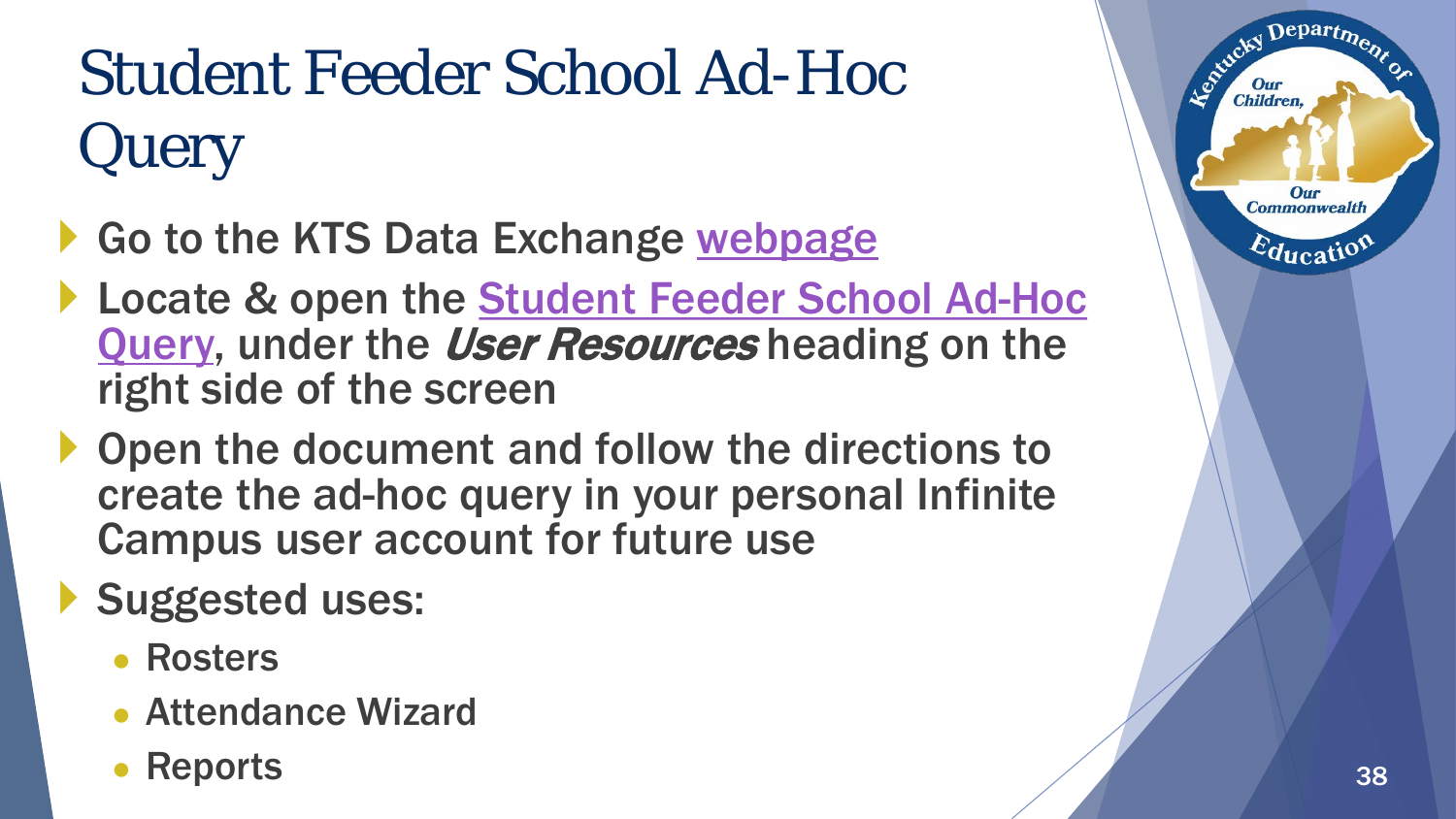# KTS Attendance Reports

• Real-time Reports Specifically for KTS Attendance

Departme.

Our **Commonwealth** 

 $E_{\text{ducati}}$ 

Agentucky I

Our<br>Children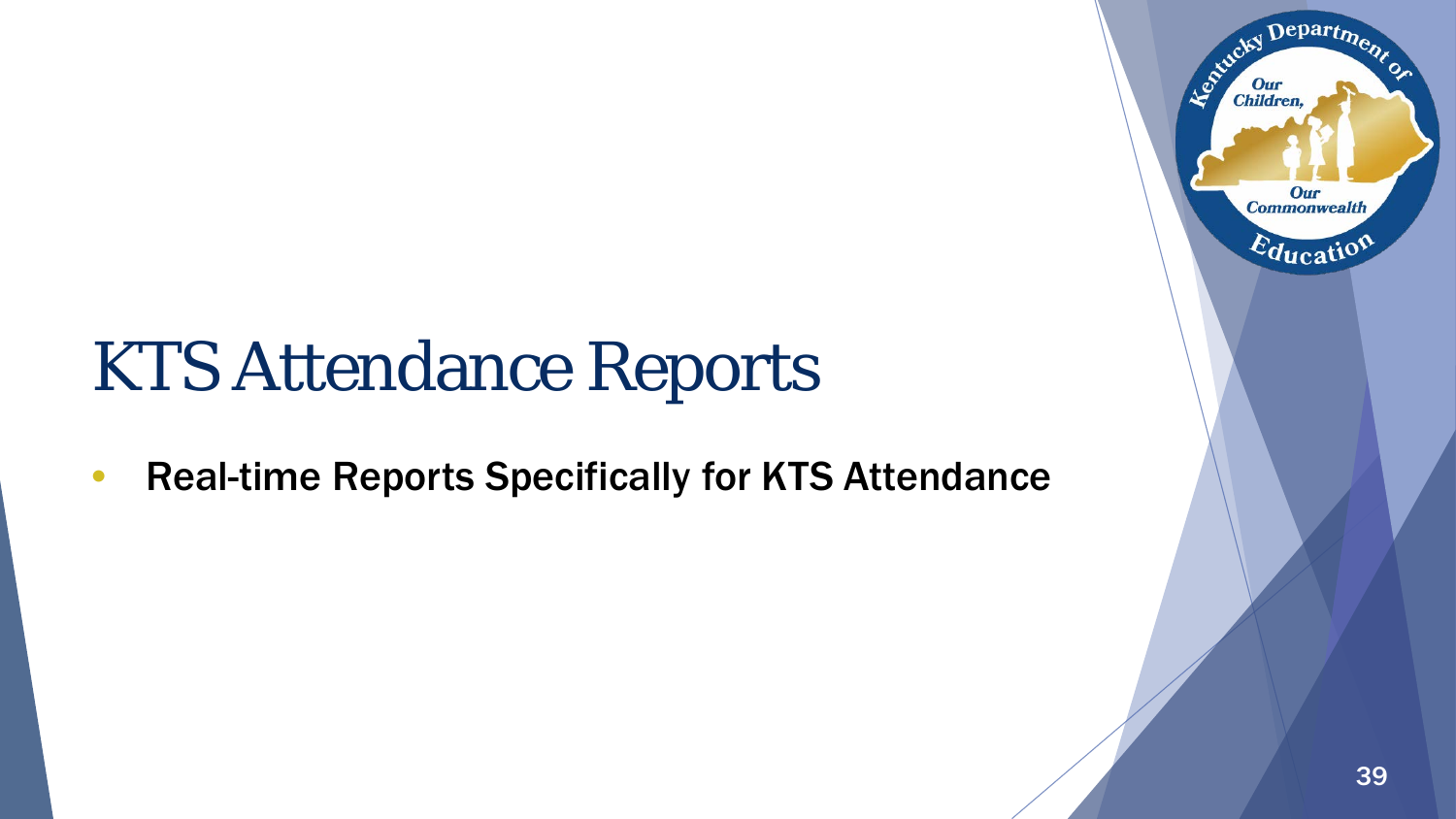# KTS Attendance Report

▼ KY State Reporting

▼ Edit Reports

**KTS Attendance** 

KTS Attendance By School

**Pathway: KY State Reporting > Edit Reports** > KTS Attendance by School

The KTS Attendance report will:

Allow users at the *technical school* (ATCs) & CTCs) to view student's attendance in their home district, where all feeder schools are on the same report.

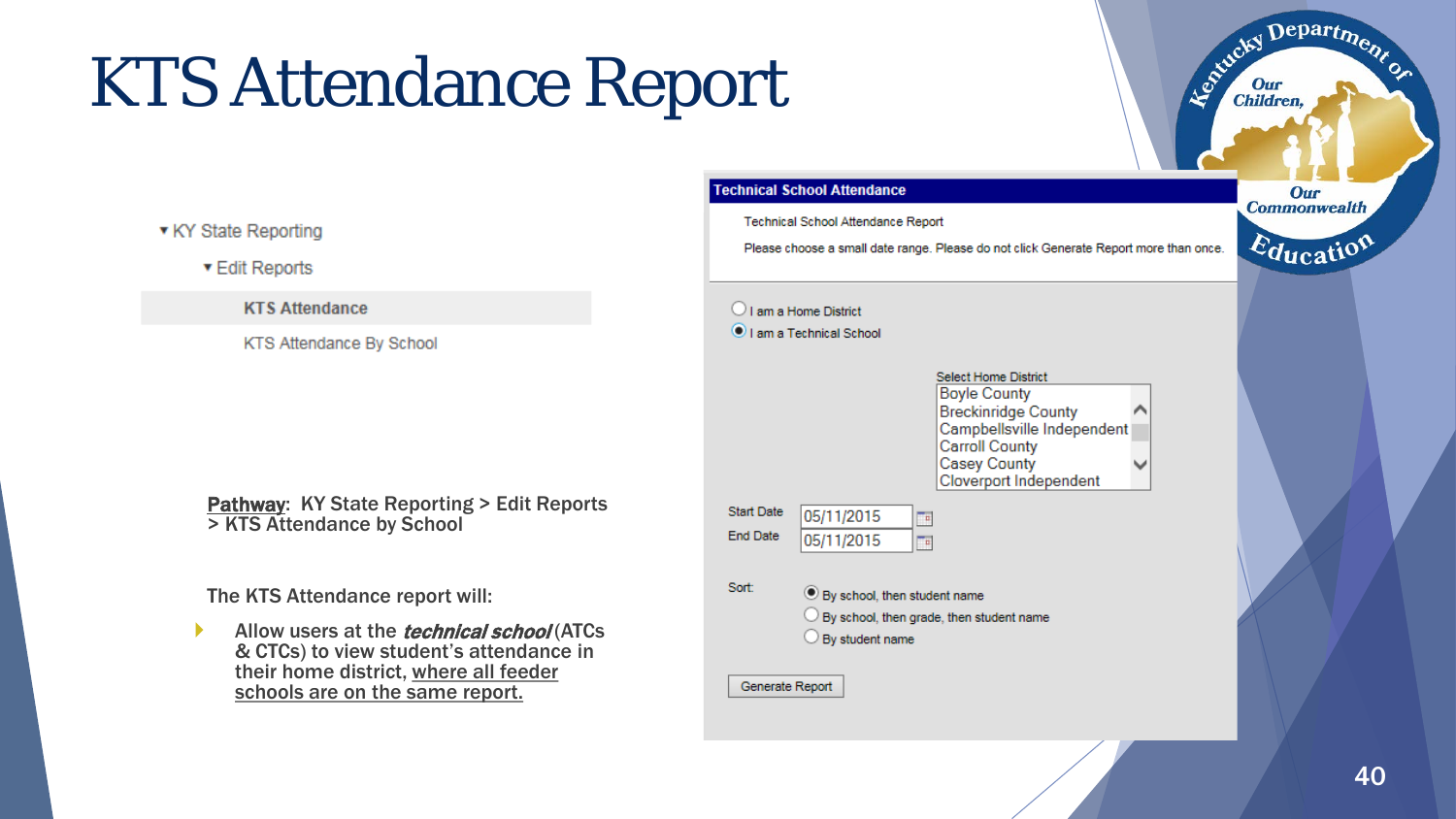# KTS Attendance by School Report

▼ KY State Reporting

▼ Edit Reports

**KTS Attendance** 

**KTS Attendance By School** 

Pathway: KY State Reporting > Edit Reports > KTS Attendance by School

The KTS Attendance report will:

Allow users at the *technical* school (ATCs & CTCs) to view student's attendance in their home district, which is filtered by school, if the district has more than one participating school.



Department

Le Children

Our Children,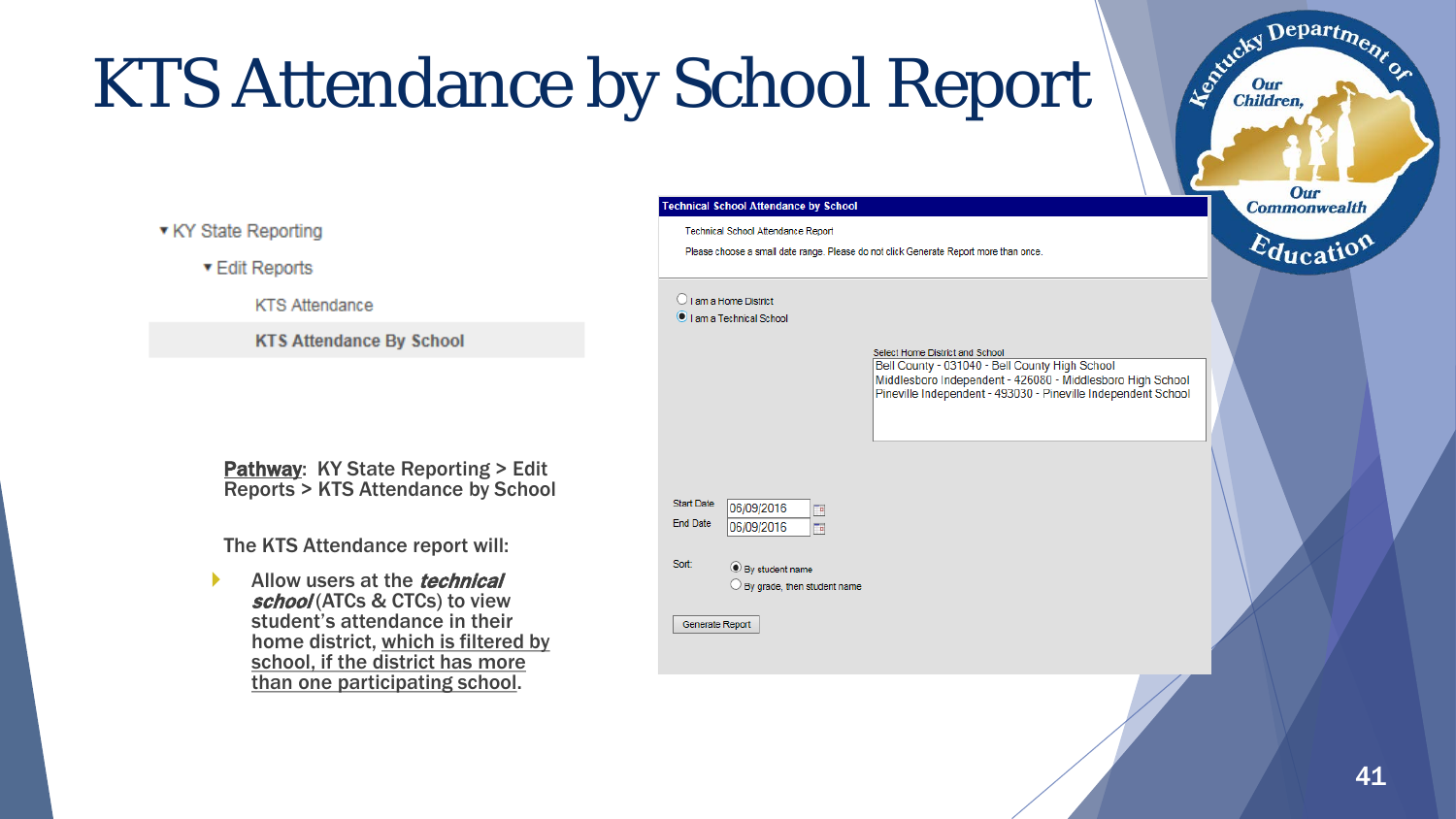# KTS Unknown Attendance Sync

• Optional Feature

Department

Our **Commonwealth** 

 $E_{\text{ducati}}$ 

Entreted Dun

Our<br>Children,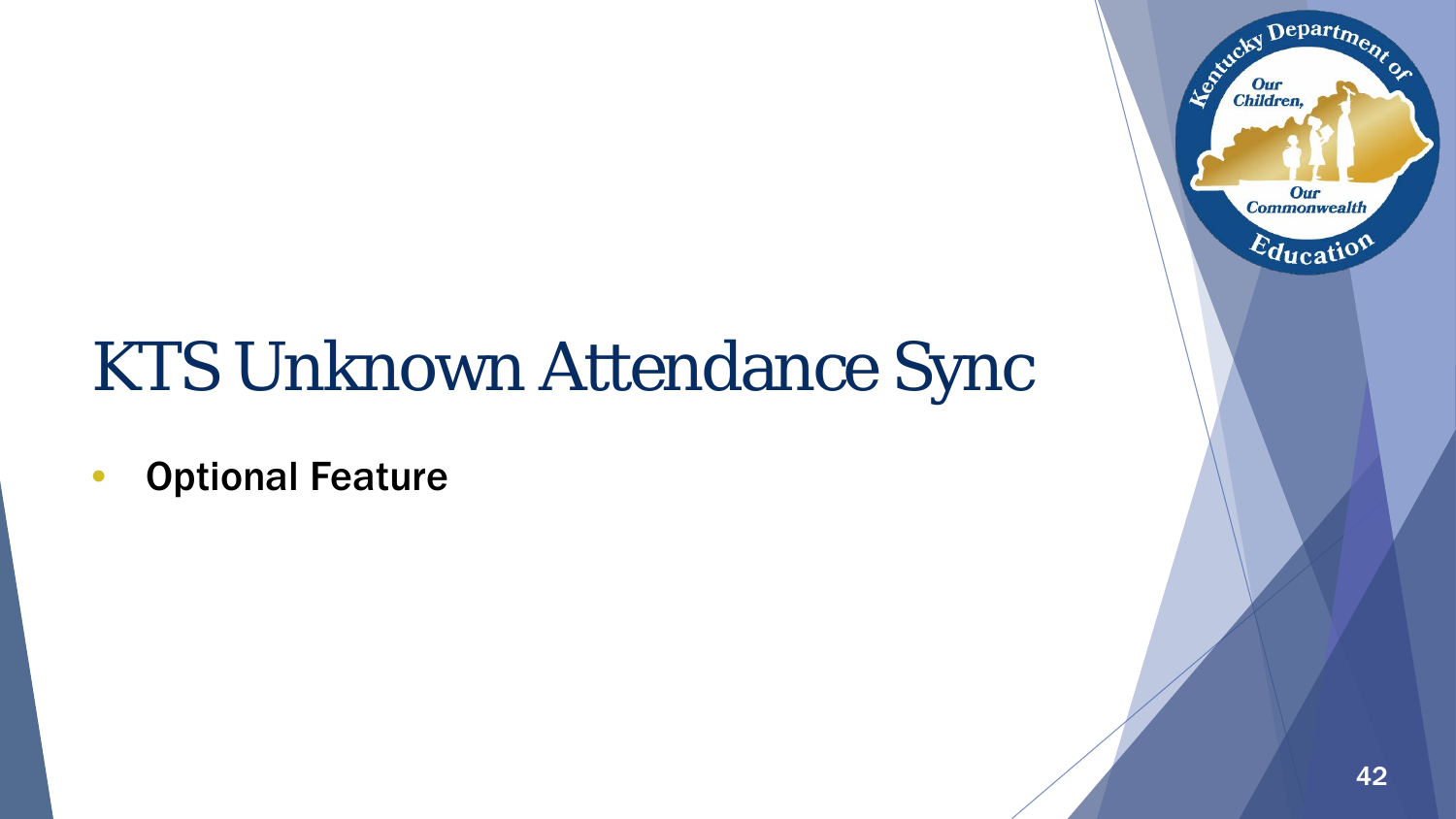#### KTS Unknown Attendance Sync cont.

- Unknown attendance from the technical school will sync to the high school during the overnight sync
	- Previous days' teacher attendance from the technical school will show yellow (unknown) on the Daily Attendance Report, Student Attendance tab, & Parent Portal after the overnight sync
		- Will not overwrite attendance that is currently at high school
		- $\checkmark$  The Classroom Monitor will not reflect that technical schools have taken previous day attendance (i.e. turn course from pink to green)

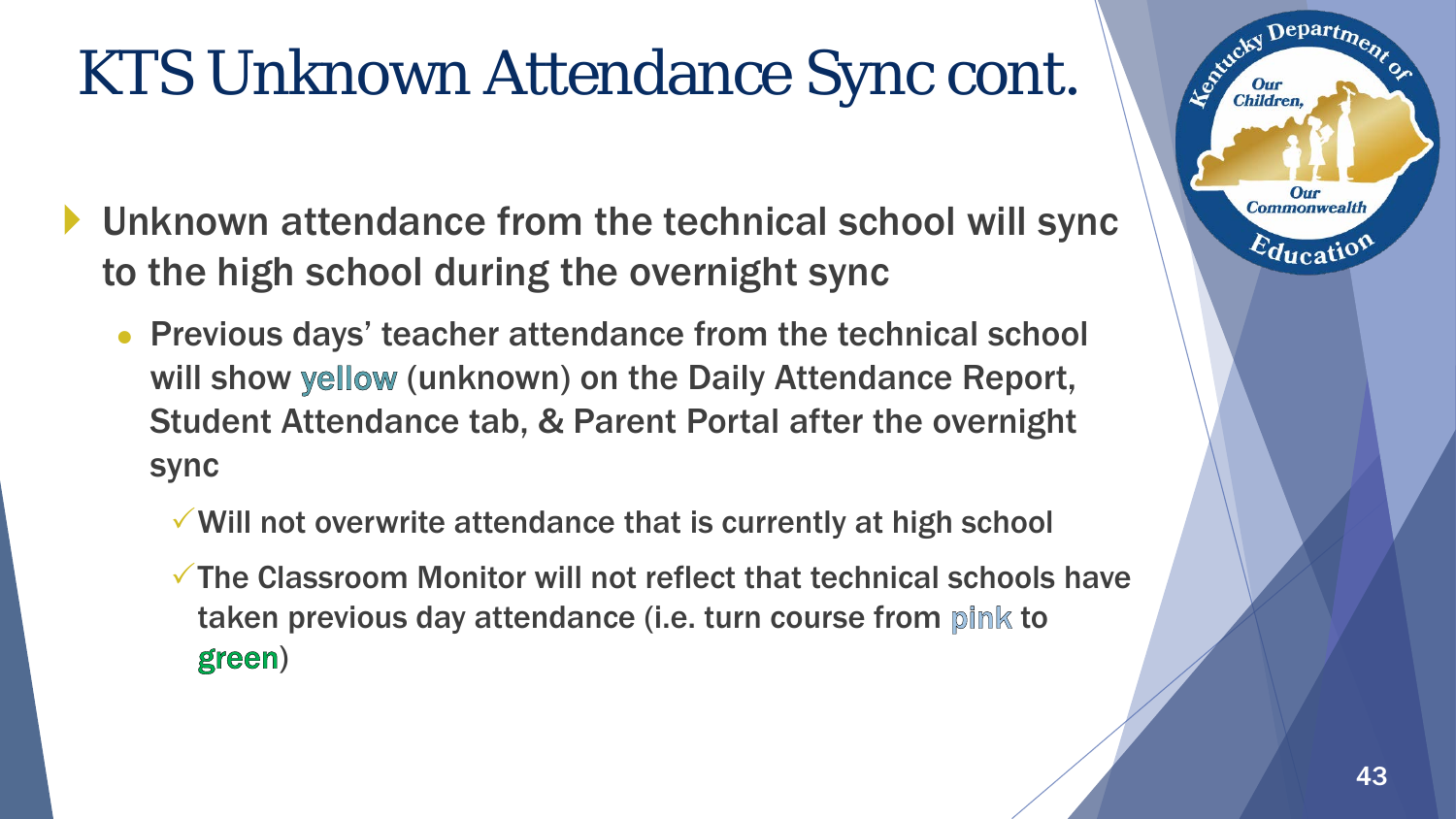## KTS Unknown Attendance Sync cont..

High school attendance clerks can use the Attendance Wizard to review absences and verify previous day technical school attendance



[Use of the Technical Student Ad Hoc Query, located on the KTS Data Exchange](http://education.ky.gov/districts/tech/sis/Pages/KSIS-KTS-Data-Exchange.aspx)  webpage, by the HS attendance clerks will assist with filtering technical school students while using the Attendance Wizard

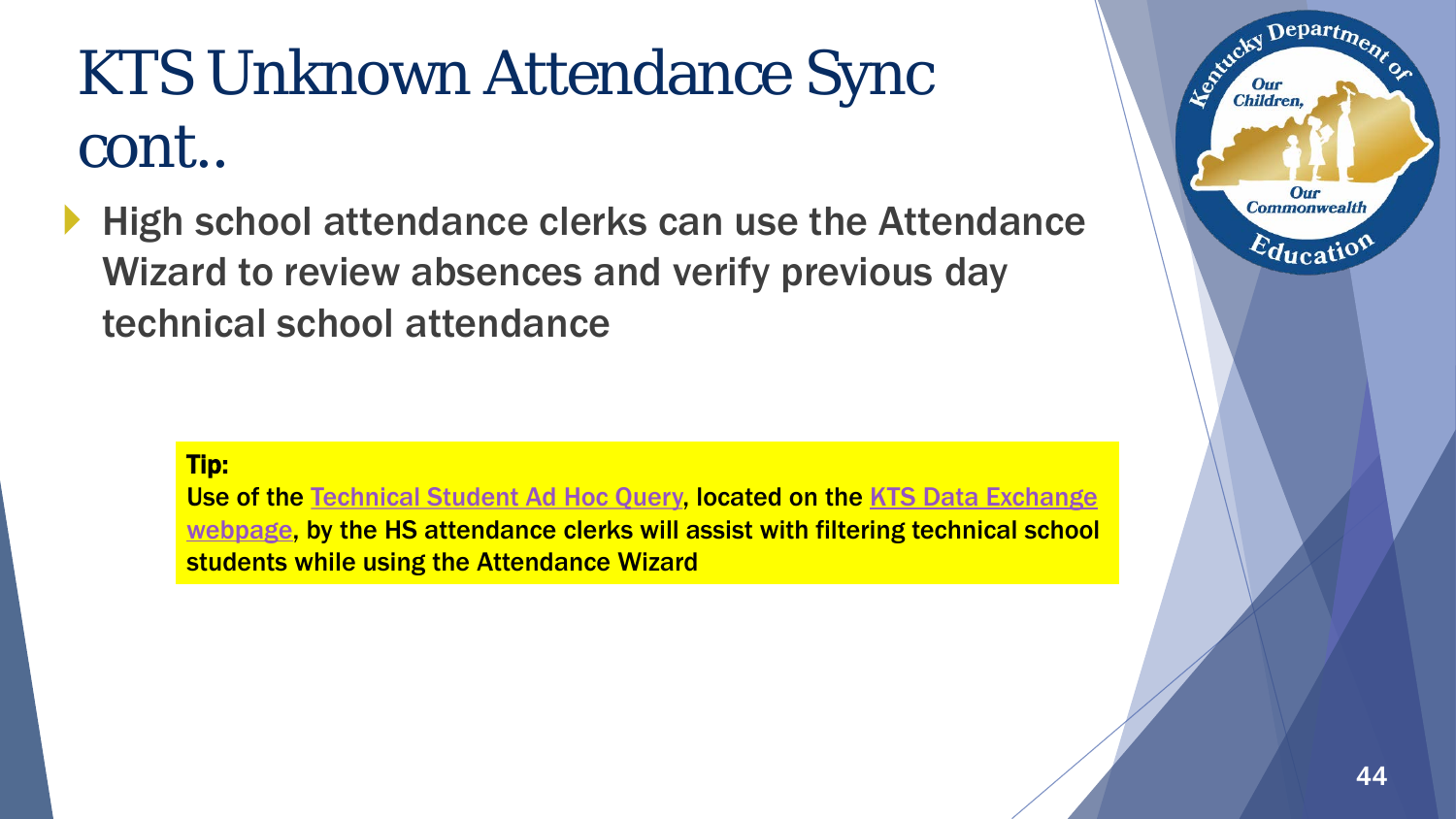## KTS Unknown Attendance Sync cont…

- Will be available SY 2016-17
- This is an *optional* feature that is controlled at the district level by the district Infinite Campus administrator.
- *System Administration > Resources > School > Select High School > Synchronize Tech Center Attendance checkbox*

Synchronize Tech Center Attendance

- Checking the box will turn the feature *on*. Unchecking turns the feature *off*
- The check box must be checked for *each* high school in the district that wishes to participate